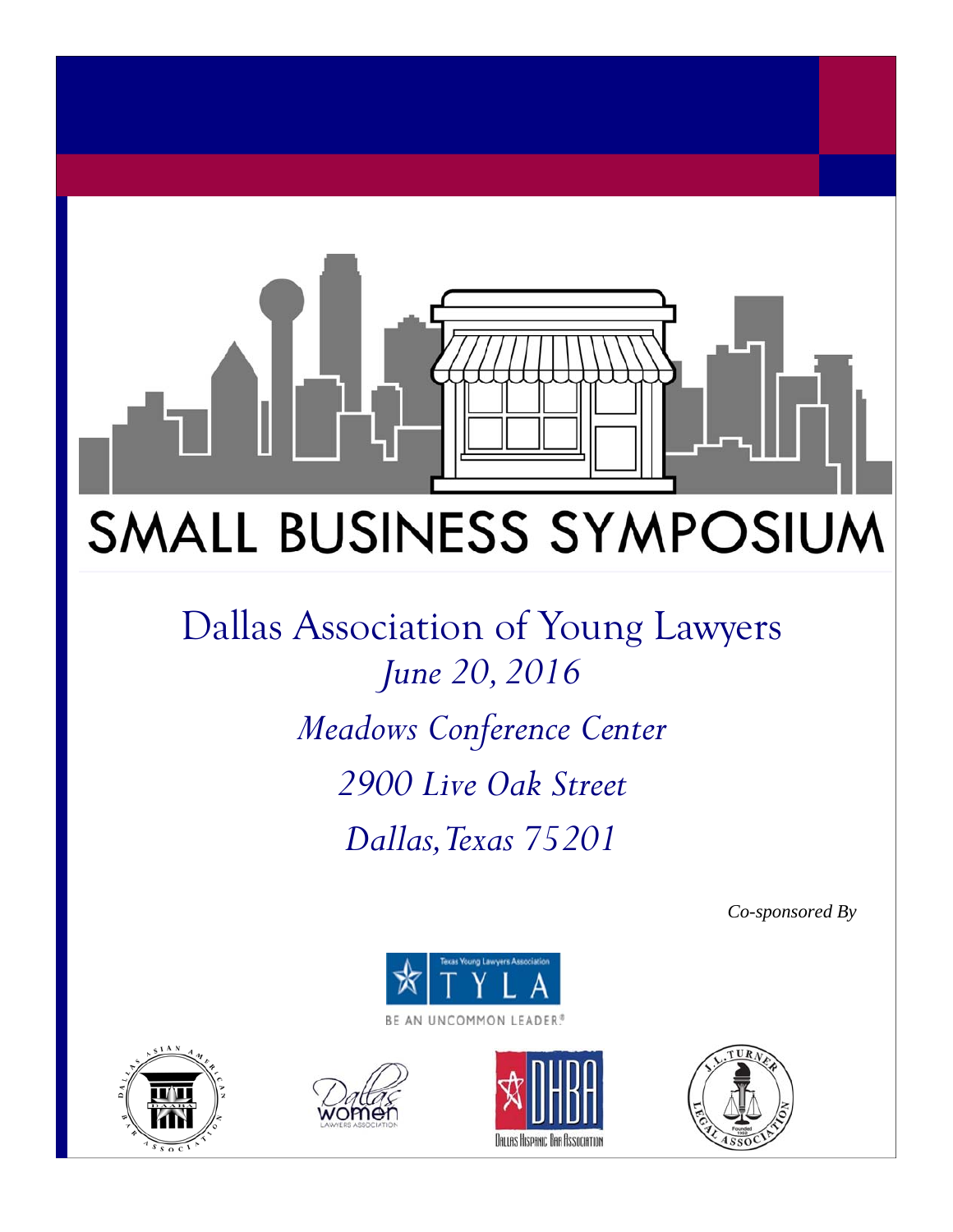## Preface

Small businesses play a significant role in Dallas' local economy. Nearly 80% of businesses in Dallas are classified as small businesses, employing nearly 40% of Dallas' workforce. Small businesses are fundamental to workforce development — especially in minority and immigrant communities. Starting a business helps those most marginalized to accumulate assets and gain a stake in society. On an individual level, owning a business helps people exit poverty and build wealth. On a community level, small businesses anchor communities, providing job opportunities as well as diverse goods and services responsive to local needs.1

Unfortunately, many small businesses struggle for survival and tend to have a high failure rate. Many cannot afford legal services that would assist them in maintaining their business. In an effort to have a greater impact on the local community and to help ensure the future success of Dallas' small business owners, the Dallas Association of Young Lawyers (DAYL) partnered with its sister bar organizations on June 20, 2016 to host a free legal symposium focused on the needs of minority and women business owners.

This informative booklet contains articles submitted by presenters at the DAYL Small Business Symposium for participants to use as a resource in starting and developing their business. This booklet includes articles on: real estate, social media and privacy law, debt collection, intellectual property, employment law, and many other topics vital to a business owner's success.

The DAYL Small Business Symposium is excited to provide this general legal information to business owners through this booklet. Please note, this information is not legal advice, and the articles contained in this booklet do not necessarily reflect the views of the DAYL. We highly encourage all readers to hire a lawyer if legal assistance is needed. In the event you retain the services of one of the authors, this is independent of the DAYL or any co-sponsoring organization or contributor.

We hope that you find this booklet useful and we wish you continued success.

Stephanie K. Gause DAYL President, 2016

\_\_\_\_\_\_\_\_\_\_\_\_\_\_

1Information provided by the City of Dallas Office of Economic Development [www.dallasecodev.org) and the not-for-profit Start Small Think Big [http://startsmallthinkbig.org/)

The DAYL Small Business Symposium was funded, in part, by a grant from the Texas Young Lawyers Association.

© 2016 Dallas Association of Young Lawyers

No portion of this booklet may be reproduced or photocopied without expressed written permission of the Dallas Association of Young Lawyers.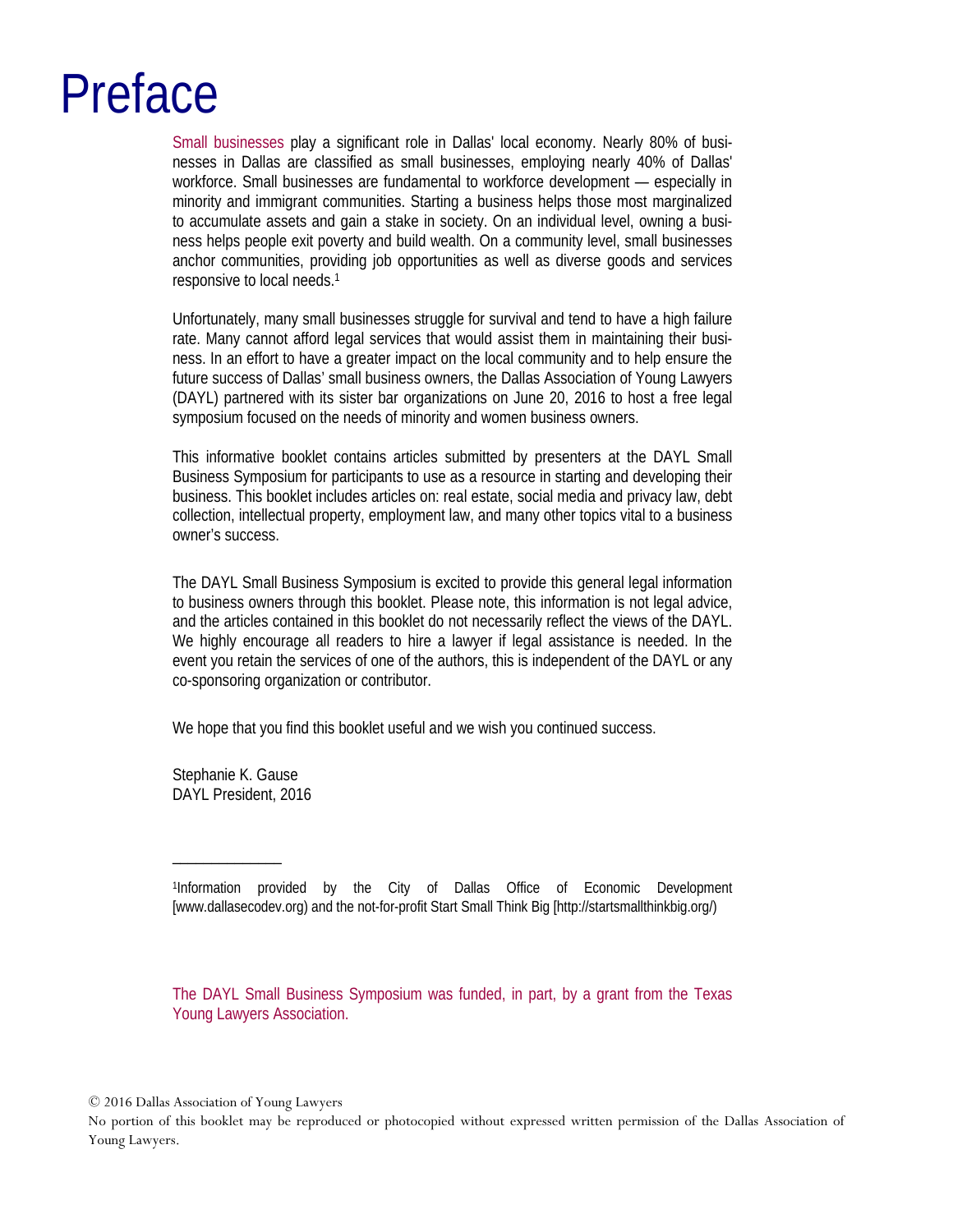| Contents<br>Preface                                                                                                                          | Page<br>$\overline{2}$ |
|----------------------------------------------------------------------------------------------------------------------------------------------|------------------------|
| I Want to Start a Business: Now What?<br>Emeka Anyanwu and Crystal Mitchell                                                                  | $4 - 5$                |
| Protecting Your Business: The Role of Insurance<br>Sarah Rogers and Stephen Richman                                                          | $6 - 7$                |
| Top 10 Things to Ask When Signing a Lease<br>Fawaz Bham and Rocio Cristina Garcia                                                            | $8 - 9$                |
| Protect Your Revenue Stream: Develop An AR Process<br>Ross A. Williams and David G. Webster                                                  | $10 - 11$              |
| Why All Small Business Owners Need an Estate Plan and a Succession Plan<br>Kenneth E. Walker and Terry James                                 | $12 - 13$              |
| Divorce-Proofing Your Business: 4 Effective Steps to Help Ensure Your Business<br>Survives in the Event of Divorce<br>Alia L. Derrick        | $14 - 15$              |
| Litigation Best Practices: Avoiding and Navigating Lawsuits<br>Jason Shyung and Andrew Spaniol                                               | $16 - 17$              |
| Building, Branding, and Bonding—Social Media for Small Businesses<br><b>Tiffany Kamuche</b>                                                  | $18 - 19$              |
| <b>Screenshots and Privilege:</b><br>The Evolution and Demise of the Reasonable Expectation of Privacy<br><b>Tiffany Kamuche</b>             | $20 - 21$              |
| <b>Tax Basics for Small Businesses</b><br>Mark Melton and Caitlin Sawyer                                                                     | $22 - 23$              |
| <b>Traps For The Unwary</b><br>What Every Small Business Owner Needs to Protect Their Intellectual Property<br>Wei Wei Jeang and Suzy Fulton | $24 - 26$              |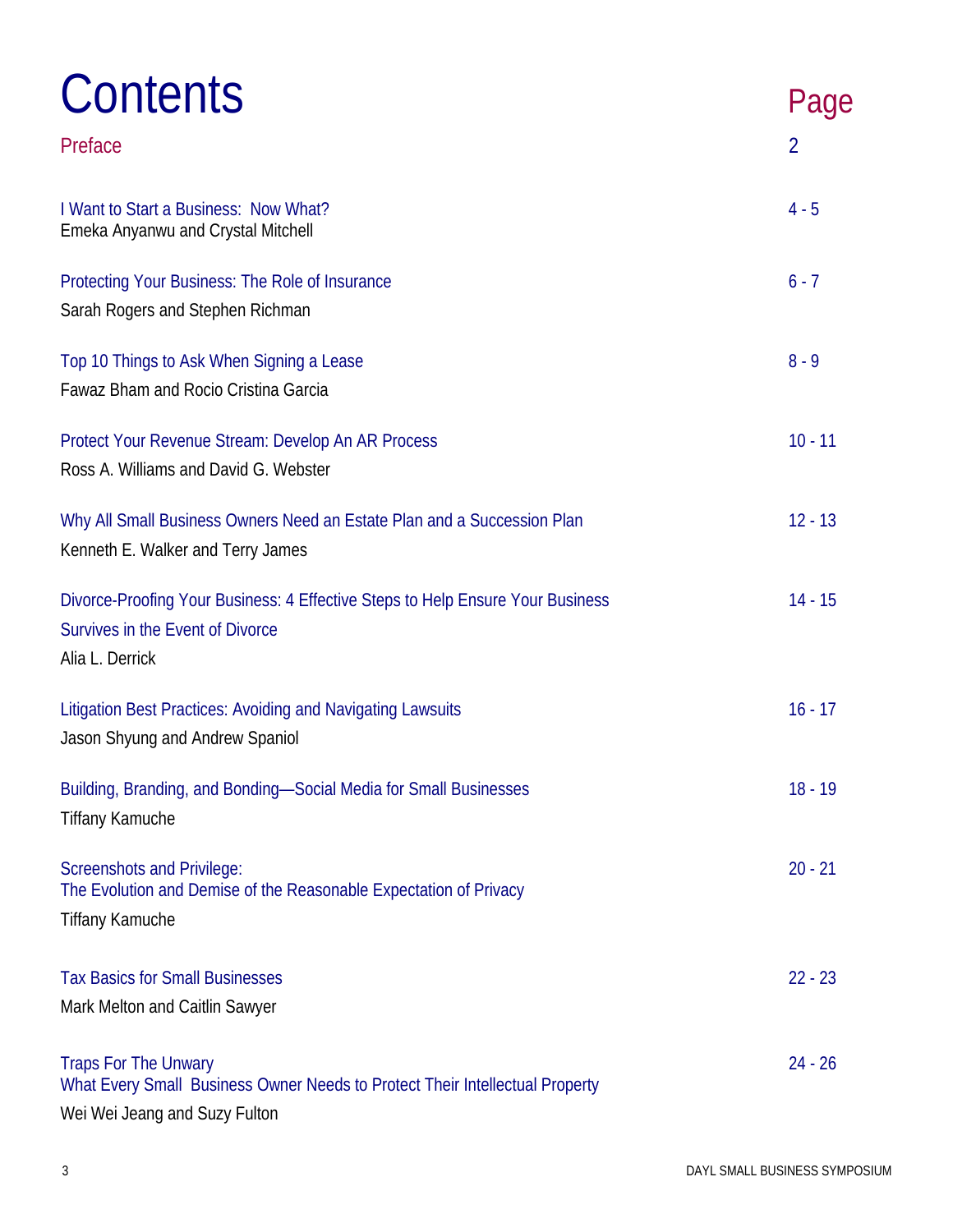## I Want to Start a Business: Now What?

#### **Emeka Anyanwu and Crystal Mitchell**

Congratulations on taking the first step! Starting a business can be compared to being on a roller coaster, with the thrill and excitement of new beginnings and unknown experiences. However, the excitement is also accompanied by daunting climbs to the peak and terrifying dips. This quick reference should help to provide some initial guidance and explanation regarding first steps. As always for detailed advice, you should seek the counsel of a competent attorney. Hopefully after reading this quick reference guide you should be able to raise your hands and enjoy the ride!

#### **Registering Your Business with the State**

- 1) Determine Name Availability An entity cannot have a name that is the same or deceptively similar to a filing entity, name reservation or name registration filed with the Texas Secretary of State. The first step is to do a search and determine if the name that you would like to use is taken. This search can be completed on the Texas Secretary of State website, listed below. If you find the name is used, first determine if the name has been abandoned. Second consider contacting the existing entity. A filing entity can use an existing entity's name, if the filing entity receives the consent from the existing entity.
- 2) Registering the Entity with the Texas Secretary of State—There are two options that are available when filing the required documentation with the Texas Secretary of State:

A. File online on SOSDirect (www.sos.state.tx.us); or

B. Complete the appropriate form for your entity type, and mail, fax, or deliver the form to the Texas Secretary of State.

- 3) Filing an Assumed Name with the State—The following entity types must file an assumed name certificate in the county of the entity's principal place of business:
	- A. Sole Proprietorship; and
	- B. General Partnership
- 4) An assumed name certificate must be filed with both the Texas Secretary of State and the county where the entity's principal place of business is located for the following entity types:
	- A. Corporation;
	- B. Limited Liability Company;
	- C. Limited Partnership; and
	- D. Professional Associations.
- 5) Registering the Entity's Assumed Name In order to register your assumed name with the Texas Secretary of State, you must file Form 503. Individuals can also receive preliminary name clearance by calling 512-463-5555 or email corpinfo@sos.texas.gov.

#### **Registering Your Business with the Internal Revenue Services**

Employer Identification Numbers (EIN) are used by businesses for tax purposes, in the same way individuals use their social security number when filing taxes. It is used to identify the business entity and can be received from the Internal Revenue Service by completing and submitting a free application online or via fax, mail, or telephone. Most business entities are required to have an EIN, though sole proprietorships may be able to utilize the owner's social security number for tax purposes. EINs are required for business entities that have employees; operate as a corporation or a partnership; file any of the following tax returns: employment, excise, or alcohol, tobacco and firearms; withhold taxes on income, other than wages, paid to a non-resident alien; have a Keogh plan (selfemployed individual retirement account); or are involved with certain types of organizations (trusts, except certain grantor-owned revocable trusts; IRAs; exempt organization business income tax returns; estates; real estate mortgage investment conduits; nonprofit organizations; farmers' cooperatives; or plan administrators).

#### **Entity Types**

#### **Sole Proprietorships**

Sole proprietorships are entities formed by one individual. These are the easiest entities to form, as they are unincorporated and do not require working with other individuals to make business decisions for the entity. The entity may complete "Doing Business as" paperwork with the state to establish a business name. Also, depending on the type of business the entity will be in, there may be a need to acquire a license or permit from the state, such as a cosmetology license. It is important to note that sole proprietorships are not considered to be le-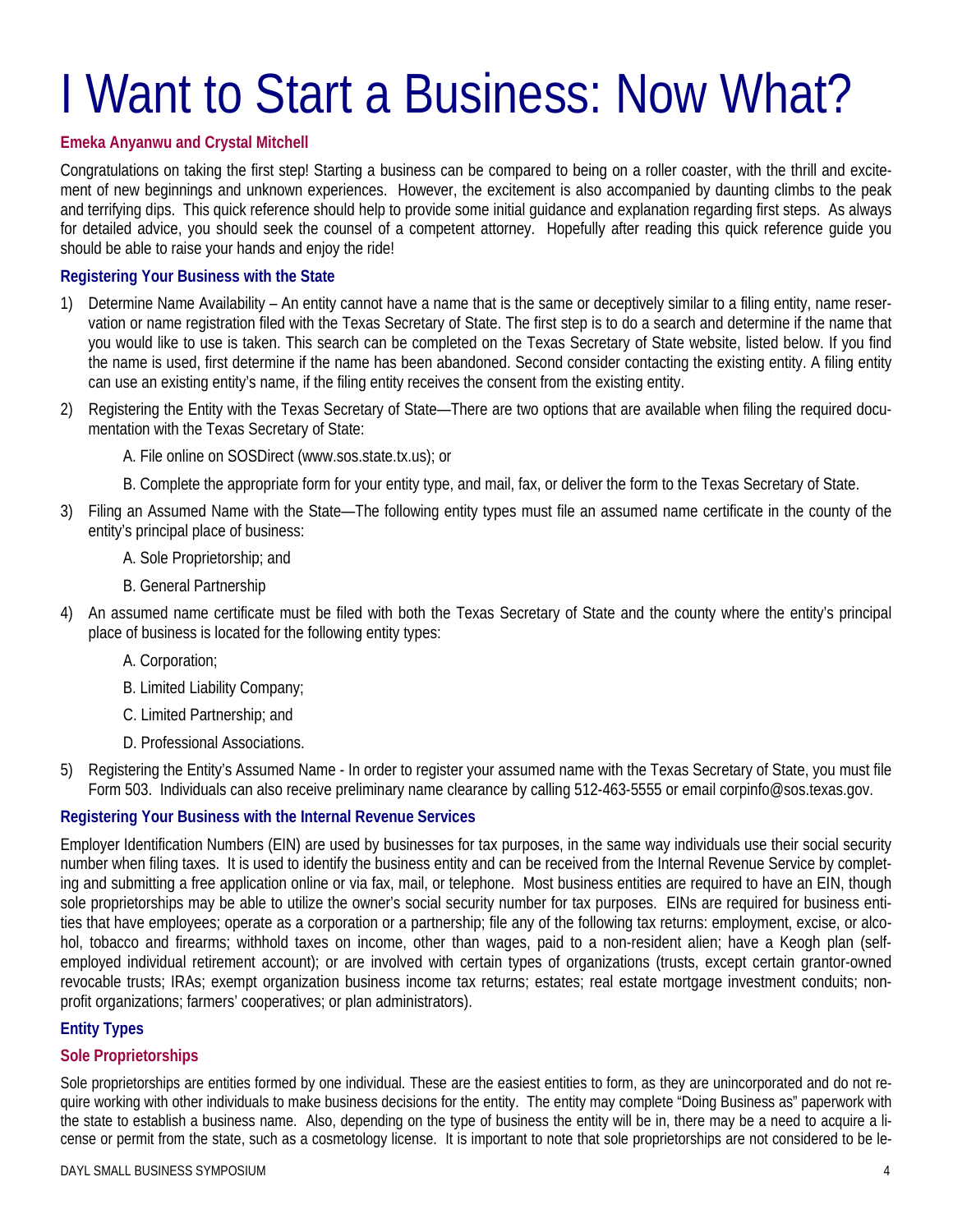gally separate from the individual owner. This has implications for both the individual's taxes and liability. The tax return for the business will be included in the owner's individual tax return. Further, any liabilities of the business, whether debt or any other obligation such as losing a lawsuit, will be the full responsibility of the owner. In other words, personal assets of the owner, though not necessarily business assets, could be taken to pay off any liabilities acquired by the business.

#### **Partnerships**

Partnerships are entities formed by two or more individuals. Though not required, a legal partnership agreement can be very useful for dictating how profits will be shared among the owners, what happens if the business is dissolved or there is a change in ownership, and how disputes among the owners are to be resolved. Similar to sole proprietorships, licenses or permits may be required, depending on the type of business the entity is involved in. The owners may choose to complete "Doing Business as" paperwork to establish the name of the business. Also, like sole proprietorships, income taxes and losses from the business will be filed on the individual owners' personal tax returns. Each partner will be responsible for the income taxes that are proportionate to their share in the business. Partners will have joint and individual liability, meaning they share any liabilities of the business. Like sole proprietorships, personal assets belonging to partners may be used to pay off liabilities of the business.

#### **Corporation**

A corporation is essentially a legal person, which means it may buy, sell, or own property, enter into contracts, initiate and defend litigation, and can exist indefinitely. This unique entity type gives the organization separate legal standing, and allows the owners or "shareholders" the ability to avoid personal liability, if the organization is sued, unlike a sole proprietorship or partnership. This concept is known as limited liability. The corporation is responsible for paying its' own taxes. Additionally, the shareholders are also responsible for paying taxes on the "dividends" or income they receive from the corporation. This concept is called "double taxation," and some individuals view this aspect as a disadvantage to forming a corporation. A corporation can be managed by individuals referred to as "directors," or it can be managed by its shareholders.

#### **Limited Liability Company**

A limited liability company (LLC) is not a partnership or a corporation, but rather a hybrid of both, which essentially provides the benefits of both entity types. Like a corporation the owners of a LLC benefit from limited liability; in other words, their liability is limited to their investment in the entity. Additionally, owners of an LLC receive pass-through tax treatment afforded to partners in a partnership. Any gains, losses, credits or deductions flow through the entity to the owners, and are reported as income or losses on their personal tax return. The owners are called members, and their roles and functions can be compared to the shareholders of a corporation. This entity type is often preferred for small businesses, but if you are considering publically listing the company this may not be a suitable option.

#### **Non-Profit Corporation**

A Non-profit corporation is a corporation where no part of its income is distributed to its members, directors, or officers. If there is any profit after the entity has paid its bills, this money must be placed back in the organization. This is very different than a LLC or corporation, where the profit can be distributed to its owners. It is usually organized with a mission to engage in activities for the good of the public; for example, charitable, educational, religious, literary, or scientific purposes. Creating or registering a non-profit corporation with the Texas Secretary of State will not automatically ensure that the entity is given tax exemption. Once filed with the state, the entity must still obtain a designation as a charitable organization from the Internal Revenue Service (IRS). Once the entity is given tax exemption status by the Internal Revenue Service, it is prohibited from participating in certain activities to keep its exemption status, such as participating in political campaigns.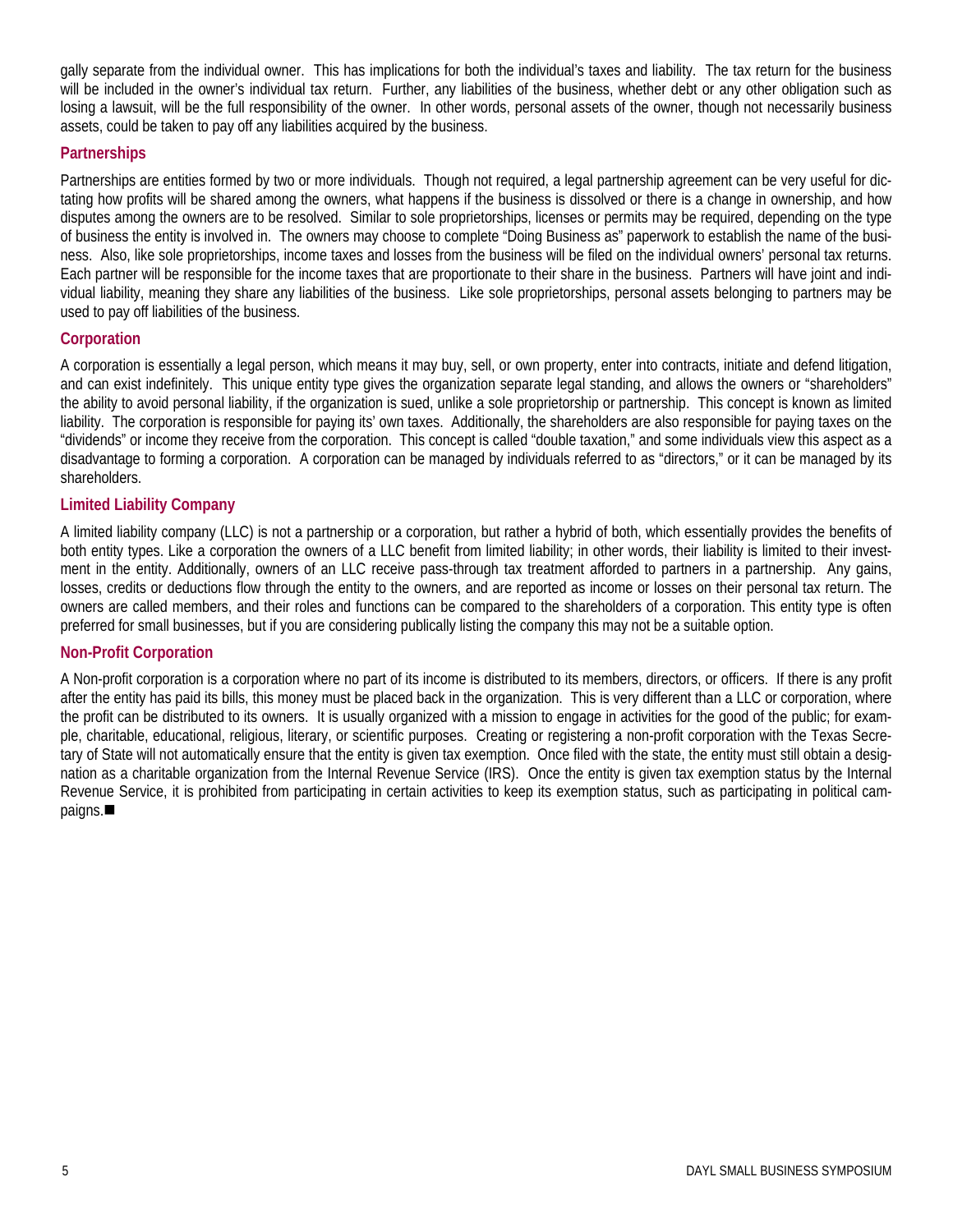### Protecting Your Business: The Role of Insurance

**Sarah Rogers and Stephen Richman**

Small businesses face numerous challenges throughout their existence. These include the development of a marketable product or service, financing, logistics, advertising, operations, and long-term strategy. The world of insurance, and in particular, the nuances of insurance coverage, can present additional, and sometimes over-looked, challenges. This article offers tips and information from attorneys who interact with insurance on a daily basis.

#### **What is Insurance?**

Insurance is a mechanism by which a company or an individual can obtain financial protection from various risks. These risks can include property damage (by hail, flood, or windstorm), personal injury (to customers or employees), professional malpractice, and business interruption. A person can insure everything from a service, to motor vehicles, to body parts (Heidi Klum has insured each of her legs; Troy Polamalu has insurance for his hair). A company can similarly obtain various types of insurance to protect it from losses. Knowing your business and understanding the risks it faces can help you obtain the appropriate insurance for if, and when, accidents or other mishaps occur. The decision not to purchase insurance, or purchasing insurance that may not afford your business proper coverage, can have devastating consequences.



#### **Common Insurance Coverage and Limits of Liability**

While businesses can purchase a number of different insurance policies, the following are some of the more common ones: General liability; Property; Worker's compensation; Automobile; Business interruption; Errors & omissions; Director & officer; and Excess/ umbrella.

Each of these coverages can be purchased at various monetary levels. For example, a trucking company may purchase a \$1 million automobile policy. An accounting firm may purchase a \$10 million errors & omissions policy. The limit of liability in the insurance contract states the amount of the policy and the carrier's financial obligation to the policyholder. So, in the example above, the trucking company is limited to \$1 million in coverage, while the accounting firm enjoys \$10 million in coverage. Generally speaking, policies that provide more coverage are more expensive, and require a higher premium and deductible.

General liability insurance typically protects a business against personal injuries to customers of the business, or other non-employee guests, that occur on the premises of the business, such as a "slip and fall."

Property insurance typically protects a business from damage to the business's building or other business-related property, such as damage to the roof, walls, or foundation caused by hail, flood, and/or windstorm.

Worker's compensation insurance typically protects employees of the business from personal injuries sustained while working in the course and scope of the business.

Automobile insurance typically protects a business, and company vehicles, against personal injuries and property damage occurring as a result of automobile accident.

Business interruption insurance typically protects a business from conditions that prevent the owners from operating the business.

Errors & omissions insurance typically protects professionals such as doctors, lawyers, real estate agents, insurance agents, accountants, engineers, and architects from claims of malpractice, e.g. a breach of the professional's standard of care.

Director & officer insurance typically protects a business's directors and officers from claims by investors and/or shareholders relating to the management of the company.

Excess insurance is a separate policy that provides coverage over and above the limits of a business's primary insurance policy. In other words, if the business has a \$1 million commercial automobile insurance policy, but wants to obtain additional coverage be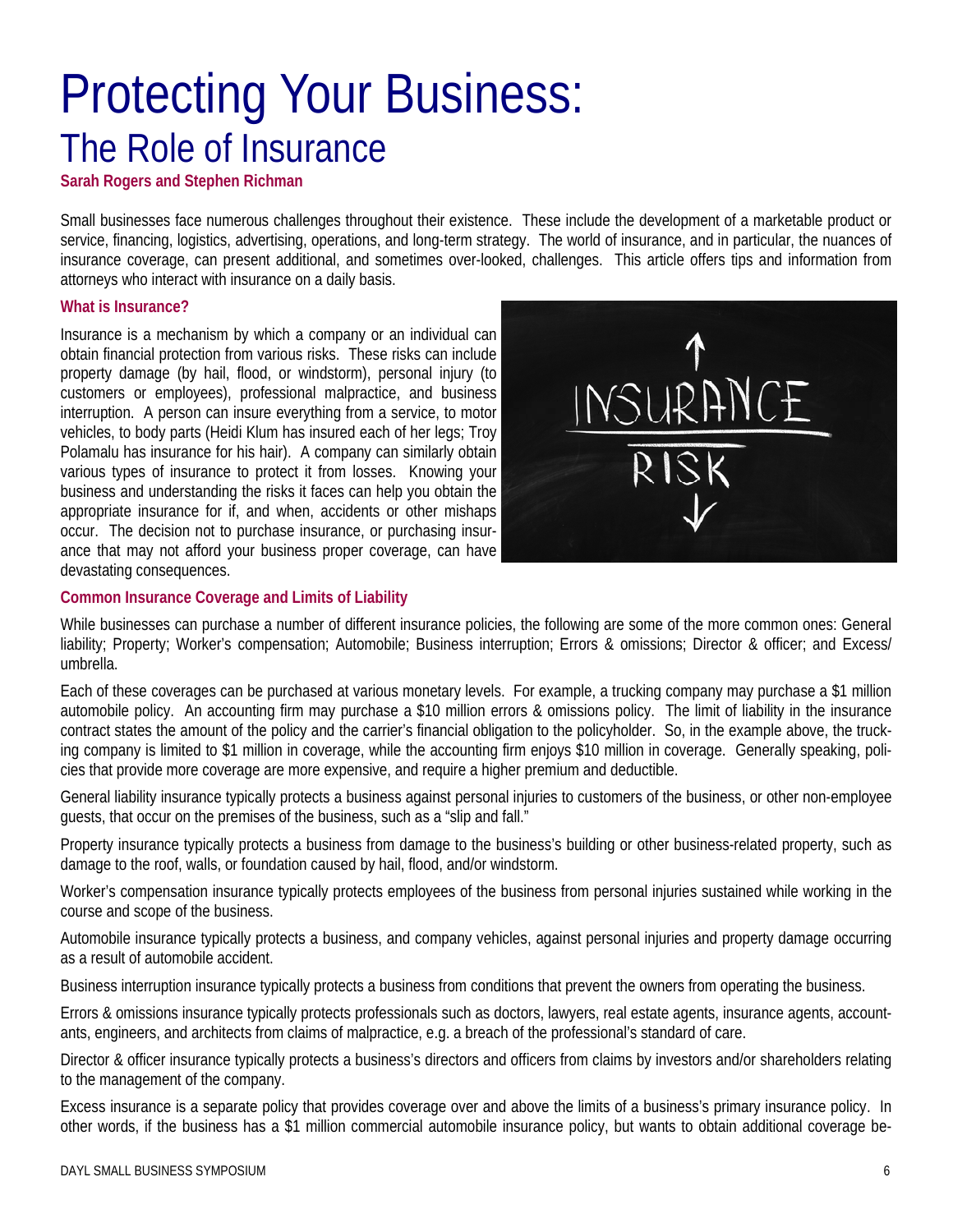cause the business engages in interstate trucking, the business can purchase a separate policy to provide coverage above the \$1 million limit of the primary policy.

Umbrella insurance is a separate policy that provides coverage over and above the limits of more than one of the business's primary insurance policies. For example, a \$10 million umbrella policy can provide coverage over an above the limits of the business's general liability and property insurance policies.

Each of these types of insurance offers specific protection for various risks. They also include a number of "exclusions" – meaning that the insurance company has no obligation to provide coverage for certain, specified events, or under certain factual situations. For example, a typical general liability policy will have an exclusion for an injury to a company employee. So, if an employee is injured on the job, the general liability policy will not provide coverage. Similarly, most errors & omissions policies do not cover fraud.

A small business likely does not need all of these coverages. But, understanding what each covers, and what each does not cover, is critical to protecting your business. If your business is leasing office space, your landlord may require certain coverage. Under some circumstances, a failure to obtain the coverage required in the lease could be a beach of the lease agreement.

#### **Insurance Agents: Duties in Texas**

As would be expected, insurance companies sell insurance polices through insurance agents. Some companies have their own agents, like Allstate and State Farm. These agents can only sell policies from that specific insurance company. These agents are referred to as "captive agents." Other companies enter into agreements with independent insurance agents, who can sell policies from a number of different insurance companies.

In Texas, an insurance agent owes a client a duty to use reasonable diligence to attempt to place the *requested insurance*, and inform the client promptly if the agent is unable to do so. *May v. United Services Ass'n of America*, 884 S.W.2d 666, 669 (Tex. 1992). An insurance agent does not breach his duty of procuring the requested coverage where the client does not specifically request a particular type of coverage.

When discussing your insurance needs with your agent, it is important to understand the risks that may affect your business, and to explain those risks, in detail, to your agent. If you do not, your agent may not know to obtain the appropriate insurance and your business may have no coverage in the event of an uncovered accident or mishap. These discussions may also help you avoid buying insurance that your business does not need.

#### **Tips to Protect Your Business in the Event of a Loss/Claim**

Should your business suffer a mishap, it is critical that you inform your insurance agent and insurance carrier as soon as is reasonably practical. Under some circumstances, an insurance company can deny a claim if they are not made aware of the loss in a timely manner.

In the event of a personal injury or property damage, you should create an incident report, documenting what occurred. This can include taking photographs of the scene and obtaining statements from customers/employees affected by the incident. If the matter were to proceed to litigation, this information can prove extremely valuable in protecting the business from a "he said, she said" contest.

#### **Conclusion**

As discussed herein, the world of insurance, and the nuances of insurance coverage, can present challenges for the small business owner – particularly when he or she is focused on making the business profitable. Knowing your business and understanding the risks it faces, as well as conveying this information, in detail to your agent, can help you obtain the appropriate insurance for if, and when, accidents or other mishaps occur.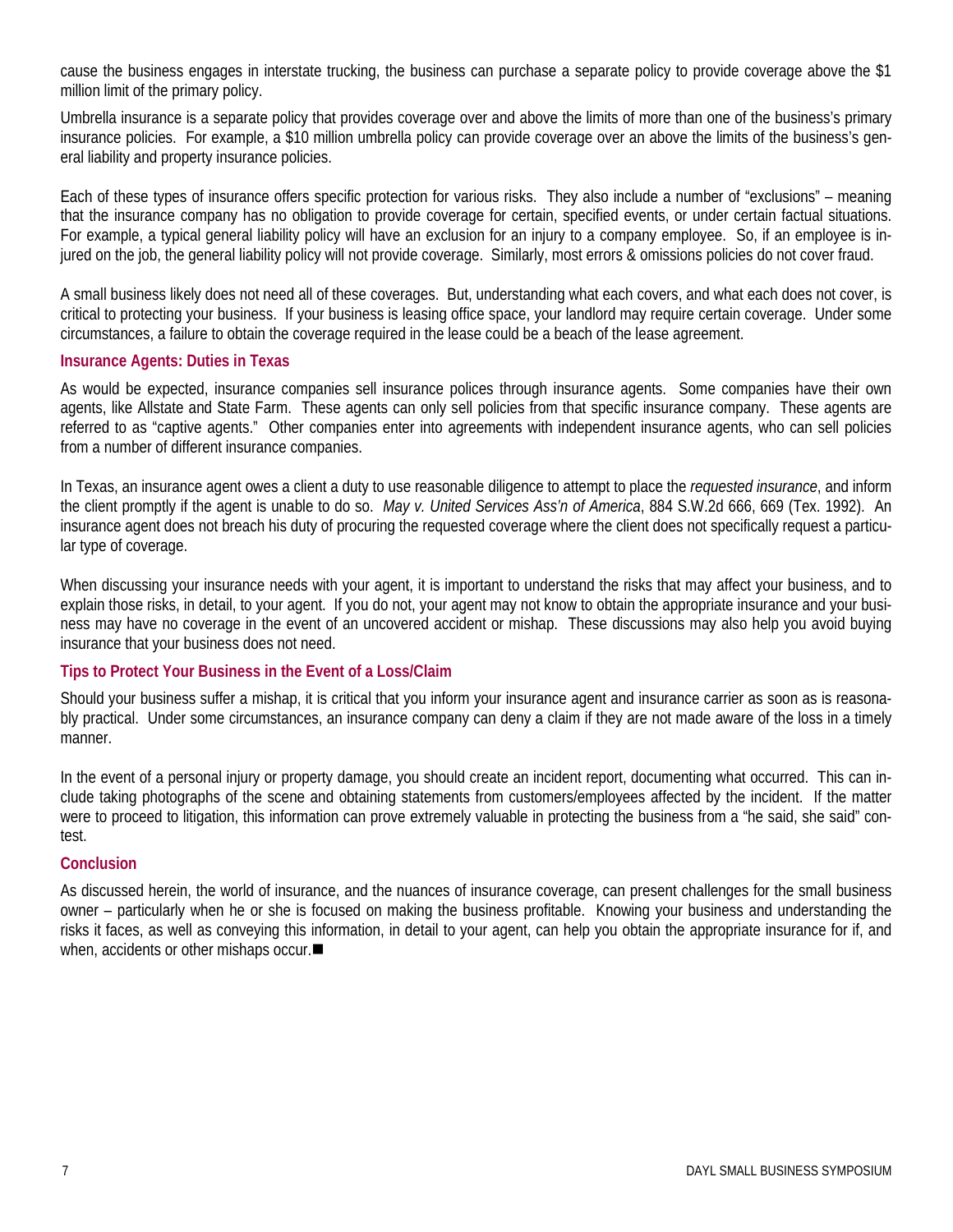## Top 10 Things to Ask When Signing a Lease

Fawaz Bham and Rocío Cristina García

**How much will I pay in rent?** In a gross lease, tenants pay a flat monthly amount and the landlord is responsible for all other costs, including taxes, insurance, and common area repairs. On the other end of the spectrum, you may be asked to pay for base rent, taxes, operating expenses, and insurance.

**Solution**: Discuss with your landlord what costs you are responsible for covering and make sure those terms are reflected in the lease.

**Will the rent go up?** If you are signing a multi-year lease, it will be important to decide up front with your landlord whether the base rent will escalate from year to year. Landlords may want to escalate the base rent on a year to year basis, such that the base rent moves up incrementally. If you are paying for operating expenses, you may consider locking in operating expenses at a certain level (called a base year concept).

**Solution**: Discuss with your landlord how leasing costs may change from year to year. If you are liable for operating expenses, consider using the base year concept or capping expenses to limit year-to-year fluctuations.



**What if the premises aren't delivered on time?** A common problem is the failure of a lease to state what happens if the previous tenant does not vacate on time or if there are so many construction delays that you cannot move your business in within your desired timeframe.

**Solution**: Make sure that your lease states what will happen if your premises has not been delivered within "X" days; a termination right for the tenant is typical if the landlord can't deliver the premises by a certain date.

**Can you sublease the premises or assign the lease?** Subleasing and assignment clauses are great exit strategies in case your business is not doing well. Does your lease allow you to sublease so that you can have a subtenant to share the costs? If you need to close down completely, does your lease allow you to assign the lease to a third party?

**Solution**: Make sure that your lease includes a sublease and assignment provision. Please note that although you may be able to assign or sublease, you will likely remain on the hook in case the third party does not fulfill their obligations under your lease. In case you are able to assign or sublease, it is also likely that you will have to obtain the landlord's consent in writing and potentially pay an administrative fee.

**What happens at the end of the lease?** Once your initial lease term expires, where will your business go? If you found premises that you like at a cost that works for your business, you might want to consider adding a renewal option to your lease before your sign it. However, the costs for the renewal term should be spelled out or else future problems could arise.

**Solution**: The renewal provision should be clear on the base rent and other costs for the renewal period. Base rent should be specified, and if not, a formula to determine it should be agreed upon. Try to stay away from agreeing to agree on the base rent for the renewal term in the future; this arrangement typically does not work out and prices tenants out of their premises.

**What happens if your landlord no longer is your landlord?** A landlord can be removed by foreclosure. When a landlord finances the property that is leased out to tenants, the lender gains the right to foreclose and remove tenants on the property. A foreclosing lender may want the tenants removed, for instance, if the lender wishes to market the property as a redevelopment project or lease it out to other tenants.

**Solution**: Obtain a recognition or non-disturbance clause, which gives tenants the right to stay in and continue to lease their premises even if the landlord is foreclosed upon because the tenant is directed to pay the lender directly instead of the landlord.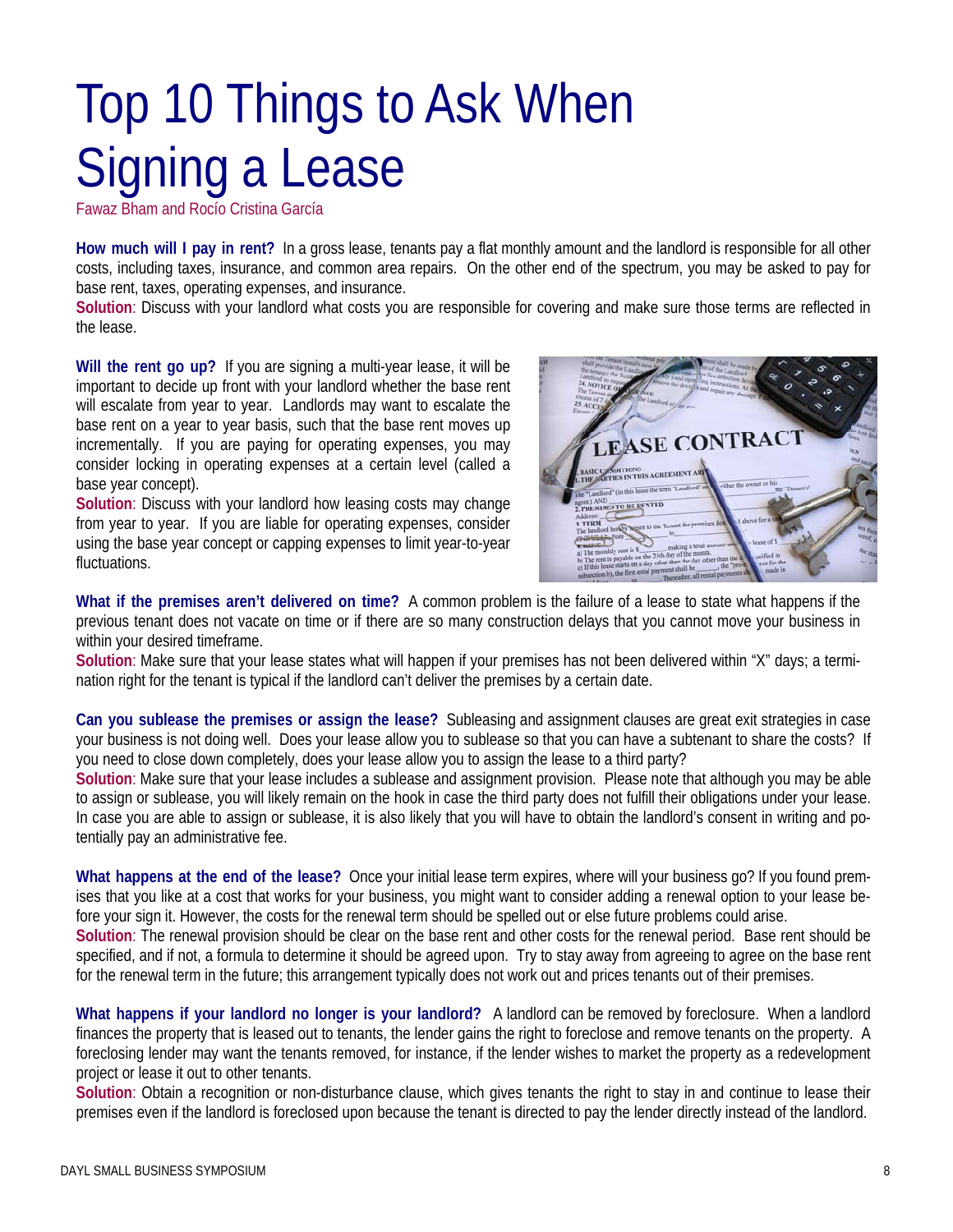**Who needs to plan for a rainy day or insurance?** Insurance can be confusing because, in some cases, tenants contribute to a landlord's insurance costs and may wrongfully believe a landlord's insurance covers tenants for losses they are exposed to the most. For instance, if tenants' customers slip and fall in the common areas or an employee accidentally starts a fire in the premises, which insurance policy covers?

**Solution**: Review insurance provisions carefully, which usually have the landlord responsible for procuring liability insurance for the common areas and property insurance for the building of the property while the tenants will be responsible for liability insurance in the premises and property insurance for the contents in the premises. Insurance agents are happy to review leases for gaps as well.

**My business is protected from competitors and disturbing neighbors, right?** Most business owners realize their success is due in part to the location of their business. The business may be one of a kind in a shopping center or may be proximately close to a high demand area. Also not all neighbors are created equal; for example, a kickboxing gym next to a massage and spa business is not a match made in heaven.

**Solution**: Secure a promise from the landlord that tenant's business will be the only one of its kind allowed on the property (pay attention to the wording in the lease). Also the lease should include protection of a tenant's business from noise, odors, construction, etc. from neighbors and a mechanism for tenants to complain to landlord and for landlord to take action.

**I pay rent for the premises, but what else do I get?** There are several services (with limitations) that a landlord provides to tenants that can help make the most of the rent the tenants do pay. Some examples of services landlords provide: electricity, HVAC, heating, ventilation and cleaning services.

**Solution**: Pay attention to the times electricity, HVAC, and heating services are provided without an extra charge and if there are any wattage limitations. A landlord may be willing to negotiate the timing of such services and the extra fees charged in the event tenants require extended hours of services. Landlords also contract with janitorial services, and tenants should negotiate to obtain those services for their premises.

**Who and how much can be built?** Depending on the term of the lease, space leased and a landlord's marketing strategy, landlords can offer allowances for tenant improvements. Allowances can usually be used for new carpet, lighting, remodeling, etc. Landlords want improvements to the premises that enhance the property's overall value.

**Solution**: Confirm the "work letter" accurately reflects the understanding between the landlord and tenant on how much and when the allowance is available (e.g. reimbursement versus upfront or lien releases) and whether the description of the work to be performed is clear and sufficiently broad (e.g. detailed plans versus generic statements). In a few leases, the landlord may elect to "finish out" or "turnkey" the premises because the landlord believes it can do so cheaper than the tenant may be able to do. In those circumstances, tenants should secure a warranty from the landlord for the work it conducts.

#### **About the authors:**



Rocío is an Associate at Hunton & Williams LLP in the firm's capital finance and real estate group. Her practice focuses on commercial real estate, and she has experience in real estate acquisitions and dispositions, including hotels and real estate owned (REO) property. Rocío has worked with landlords and tenants on leasing matters, including office, industrial and retail lease negotiations for properties across the United States. She also has experience advising on real estate issues in corporate mergers and acquisitions. An active member in her community, Rocío dedicates time to public service and pro bono efforts in Dallas. Rocío Cristina García can be reached at RGarcia@hunton.com.



Fawaz is an Associate at Hunton & Williams LLP in the firm's capital finance and real estate group. His practice focuses on real estate acquisitions and dispositions, real estate finance, securitization and private equity investment, structuring and entity formation. Fawaz represents owners and landlords in complex commercial lease negotiations as well as lenders financing and securitizing their interests in commercial, industrial and office complexes. He is an active member in the community and devotes time and pro bono efforts to help small businesses establish and prosper. Fawaz Bham can be reached at fbham@hunton.com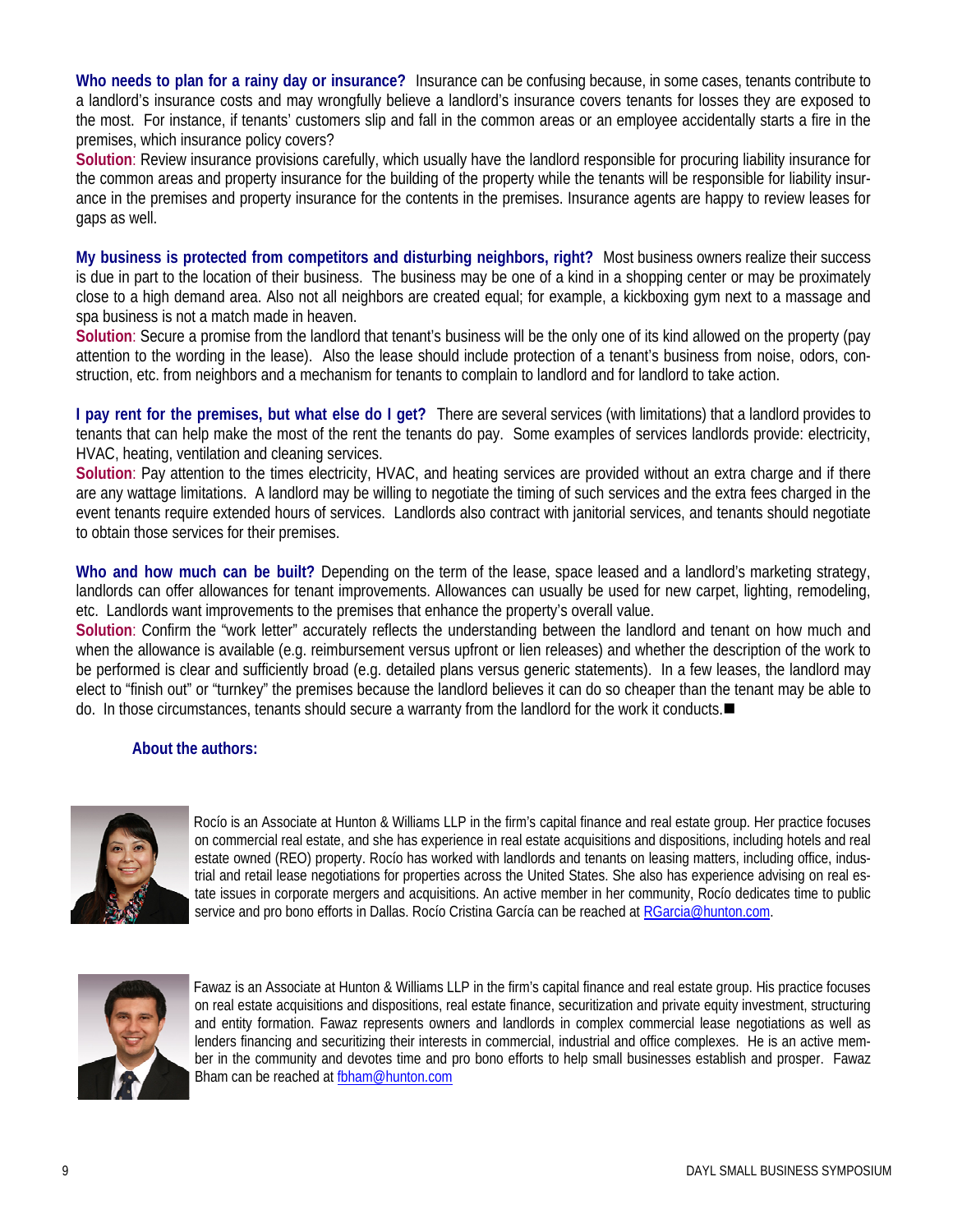### Protect Your Revenue Stream: Develop an AR Process

**Ross A. Williams, Esq., Partner and David G. Webster, Esq.** 

A successful accounts receivable (AR) process is truly the lifeblood of every business. Without a consistent revenue stream, a business will fail. A common misconception is that the AR process is about placing accounts with a collection agency or with an attorney.

In reality, the best collection results flow from a credit department that has a well-organized, carefully-documented credit and AR process. Proper documentation on the frontend can help minimize or prevent collection problems from arising later. The process of collecting receivables begins before credit is extended.

From the initial decision to extend credit to the ultimate collection of the receivable, credit managers must develop an effective and efficient AR process to protect a business's revenue stream.

#### **Have a Written Credit Policy and Follow It.**

Many companies have no written credit policy. That is, in part, a function of the belief that creating a written policy is either not worth the effort or that, once in place, the policy will go unobserved.

Not so. When a business develops and adheres to a written credit policy, it gains the advantages of consistency, continuity, and predictability in both the sales and credit departments. A written credit policy can also be an extremely effective tool to determine credit limits and decide when to impose credit holds.

A written credit policy that establishes parameters for when to place accounts with agencies and attorneys helps improve a company's collection rates. Ultimately, a written credit policy, when followed, fosters the detailed and thorough recordkeeping that makes collection more efficient.

Each business is unique. Likewise, each credit policy should be unique. So it is critical for a credit manager to evaluate his or her company's individual requirements for the extension of credit, and then tailor and follow a written credit policy to meet these requirements. Doing so can help protect the front, middle, and back end of the credit process. That is time well spent.

#### **Develop a Strong Credit Application, Use It to Vet Credit Risks, and Always Get It Signed.**

The easiest way to avoid problem accounts is to never open them. Credit professionals should carefully review and analyze the creditworthiness of every new customer seeking to purchase products or services on account. A credit application is a valuable tool in that process, and can help a business identify common red flags such as excessive business debt, increased use of credit to pay basic business expenses, unbalanced asset-to-liability proportions, and high debt-to-income ratios.

A business should develop a well-written credit application that will gather important information for the credit evaluation process. Developing the application is just the first step. The reliability of the credit analysis depends on the quantity and quality of the information gathered.

Robust credit applications include requests for at least one year of business tax returns, year-to-date profit and loss report, business debt schedules, balance sheets, and an accounts receivable aging report. A strong credit application will also appropriately request authorizations to check credit. And knowledge of whom the applicant has done business with previously in your industry, and what their opinion is of the applicant's creditworthiness, can also be highly informative.

The credit manager must follow through by confirming that all of the important information requested on the application is accurate. It can be useful to include a declaration wherein the person signing the credit application swears that all information provided is true and correct under penalty of perjury. But credit managers should still do their homework and vet the information provided.

Once the applicant signs the credit application, the applicant becomes a debtor. The signed credit application constitutes a contract that establishes the terms and conditions between the parties for the purchase of goods or services "on account." This written contract is highly valuable. It establishes and waives rights and duties for the business and the applicant to put the business in the most advantageous position possible, should an account need to be placed for collection.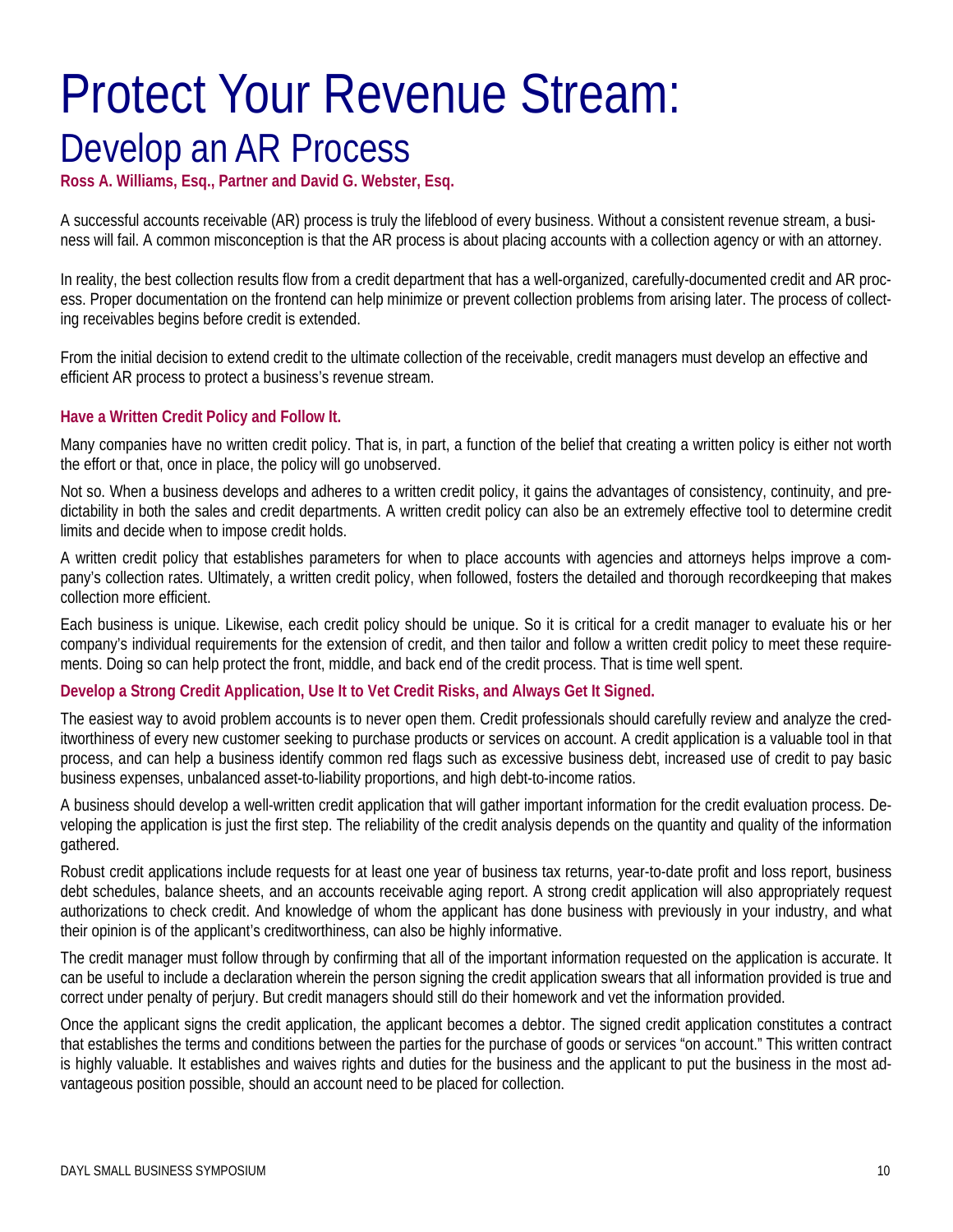#### **Always Get a Personal Guaranty, If Possible.**

In addition, the credit application may include a signed "personal guaranty," which will reduce the risk of nonpayment where the debtor is a corporate entity. A guaranty is an agreement in which one party agrees to act as a surety for another and provides the creditor with another source of recovery in the event the debtor fails to make his or her payments.

In other words, a guaranty lets you collect against the corporate debtor and the individual that signed the guaranty at the same time. This can protect a business from the inability to collect against a defunct corporate debtor. A credit manager can incorporate the guaranty into the credit application or leave it as a stand-alone document.

#### **Obtain Security Agreements Cautiously.**

Credit managers should also consider using security agreements. In a secured transaction, the debtor promises to pay the creditor and agrees that if the debtor defaults in making payment, the creditor may take possession of certain designated property of the debtor, sell that property, and use the proceeds to satisfy the debt.

Before relying too heavily on a security agreement, it is important that the credit manager determines what, if any, superior security interests exist on the property. Fourth in line is usually not a great spot to be in when a debtor becomes distressed.

#### **Coordinate the Sales and Credit Departments.**

The sales and credit departments should be united regarding decisions to approve or deny an order request. Remember, the credit department's primary function is to assess the customer's risk factors, while also finding various ways to safely make the sale when possible and prudent.

The most effective order approval process occurs when the sales department assists the credit department to gather as much information about the potential customer as possible. Once the account is open, the credit department can work with sales to follow up if any delinquency arises on an account and to head off small problems before they become big ones.

#### **Send Demand Letters.**

Once an invoice is sent, most businesses follow an internal procedure with delinquent customers. The first step typically includes sending a past due or "reminder" notice, reflecting that an invoice remains unpaid.

After the credit department sends a past due notice and perhaps makes a follow-up call, the next step is to send a letter demanding payment. Some businesses prefer to send this letter on company letterhead. Other businesses prefer to hire a third party to assist with this process.

#### **Place Accounts Appropriately.**

There are many types of collection agencies and legal counsel available to make demands and prosecute claims in court. Collection agencies handle debt collection, including filing suit by engaging counsel for the creditor. Collection agencies typically operate through a contingency-driven economic model, meaning they seek to receive a percentage of the debt as compensation for their services.

For disputes with larger amounts in controversy, creditors may consider directly hiring an attorney on an hourly basis. A classic costbenefit analysis drives the decision to hire an hourly attorney versus a collection agency.

You can and should also hire legal counsel to review your credit application before problems arise. Many a litigation dollar could have been saved by spending a few transactional dollars on this step.

#### **Monitor Placed Accounts.**

The collection process does not end by placing the account with either a collection agency or a law firm. It is important to monitor these accounts as follows:

- 1. Obtain written periodic status reports;
- 2. Review the status reports; and
- 3. Evaluate recovery results.

#### **Conclusion**

By maintaining a well-organized AR process, the credit manager can effectively ensure a consistent revenue stream for the business.

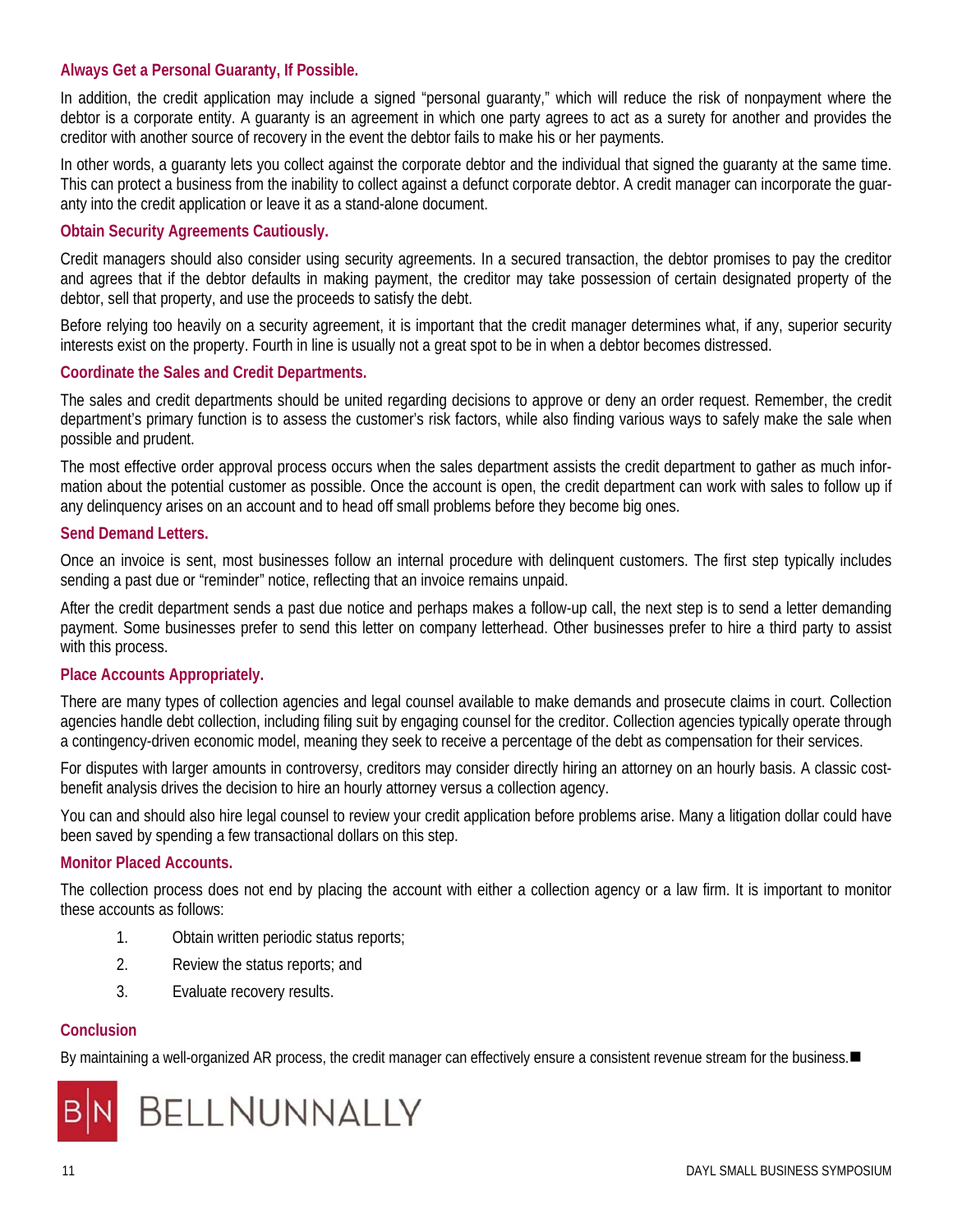## Why All Small Business Owners Need an Estate Plan and a Succession Plan

**Kenneth E. Walker and Terry James** 

#### INTRODUCTION

Every business owner needs both an estate plan and a succession plan to protect and preserve the wealth that he has created. The following case study illustrates some pitfalls from lack of planning and some legal tools to avoid these problems.

#### CASE STUDY

#### Background Facts:

Ten years ago, I was sitting in my office when my receptionist informed me that a young man was in the lobby. He introduced himself as Sam Miller, the son of Carl Miller.

Carl was one of my business clients. I had not heard from him since he repurchased the stock of his former business partner, Harry Brown. Carl and Harry formed Miller Construction Company, Inc. ("Miller Inc.") several years earlier. Carl owned 51%, and Harry owned 49%. Carl was an African American, and Harry was Caucasian. Miller Inc. was certified with the U. S. Department of Transportation as a Disadvantaged Business Enterprise (a "DBE"), because Carl owned and controlled 51%. When Harry received a better job opportunity, he resigned, and Miller, Inc. repurchased his stock.

Afterwards, Carl added his wife, his sister, and two friends as board members. Miller, Inc. was taxed as an S corporation.

Sam informed me that Carl had died. Carl was only 40 years old. Sam was 18 years old and just starting college. Tonya, Carl's third wife, was a board member but had never been active in the business. None of the other board members were active in the business either. Sam had worked part-time in the business since he was in high school. However, Sam had no management experience.

Carl left behind his third wife, Tonya, his oldest son, Sam, his middle son, Brian, and his youngest son, Joe. Sam and Brian had the same mother, Lucy, Carl's first wife. There was some question as to whether Sam was Carl's biological son. However, Carl had always treated Sam as such. Joe had a different mother, Nancy, Carl's second wife. Carl's third wife, Tonya, also had two children, Eddie and Betty, before she married Carl. Carl and Tonya had raised Sam, Brian, Eddie, and Betty together as their own children.

Carl did not leave a will. Shortly before his death, Carl signed a document with Fred and Mack. In that document, they agreed to "invest" \$100,000 into Miller Inc., which they did, and all the funds were used for business operations. The document was too ambiguous to determine whether it was equity or debt.

#### Problems Encountered:

#### *1. Business Bank Account*

The first problem was accessing the business bank account. Carl was the only signatory, and payroll was due. The board signed a unanimous consent electing Tonya as chairman and giving her signing authority.

#### *2. Managing Business Operations*

The next issue was how to run the day-to-day operations. Fortunately, the company had experienced employees, and Sam could supervise them while Tonya controlled the finances. Sam was elected as president.

#### *3. Stock Ownership and Intestacy Laws*

Without a will, stock ownership would be determined by the probate court under the Texas intestacy laws. The case was complicated by the "investment" made by Fred and Mack. Also, without a will, the estate was subject to a time consuming and expensive dependent administration.

#### *4. Equity v. Debt*

Mack and Fred wanted repayment of their \$100,000 with interest. Without their "investment" being clearly structured as debt, Mack and Fred could not demand immediate repayment.

#### *5. S Corporation Stock Restrictions*

Carl's common stock was the only outstanding stock of Miller Inc. Mack and Fred wanted preferred stock, but because Miller Inc. was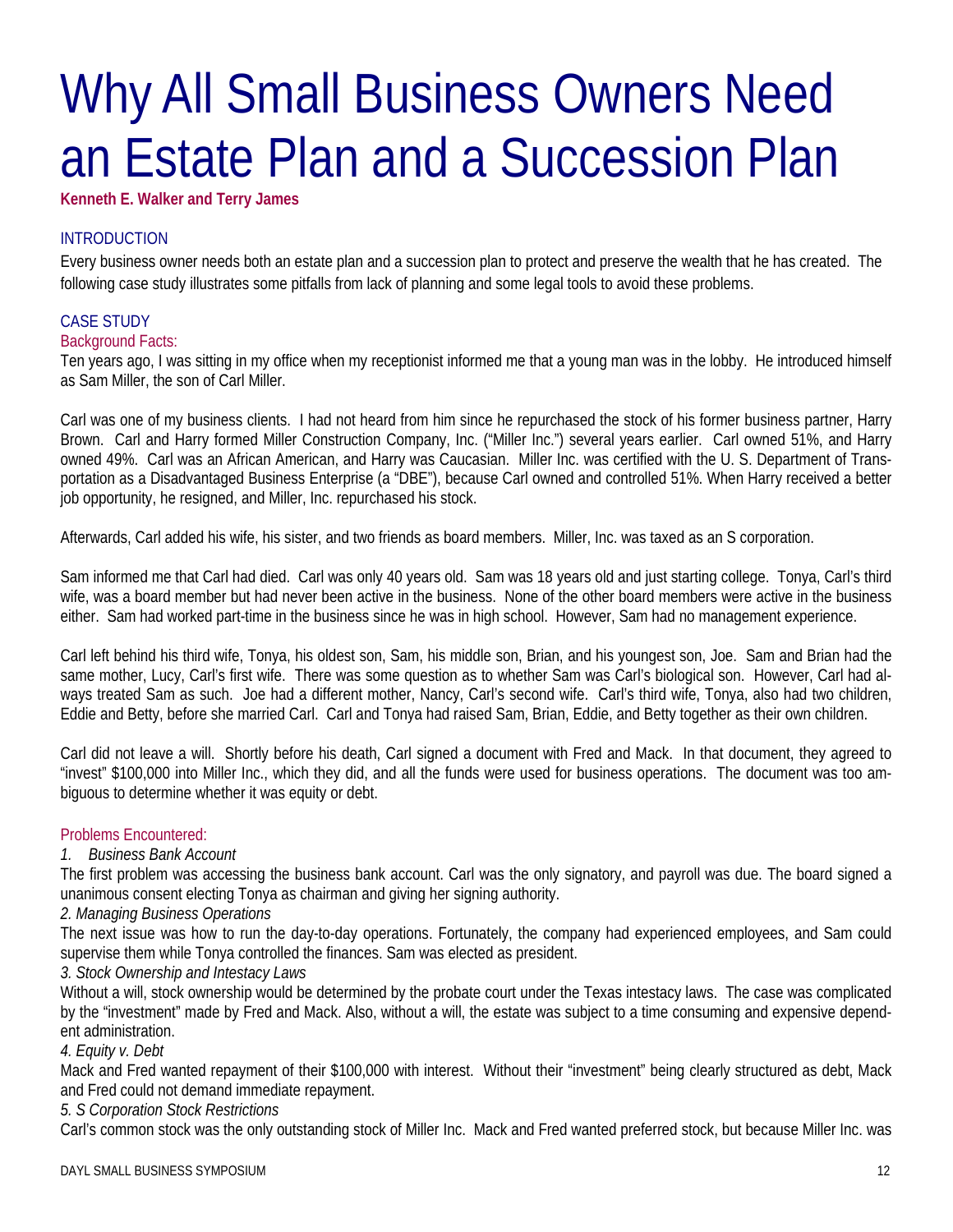an S corporation, it could only have one class of stock.

#### *6. DBE Ownership Restrictions*

If Mack and Fred were given \$100,000 worth of common stock, they would have owned and controlled more than 51% of the company. Because Mack and Fred were Caucasians, Miller Inc. would have lost its DBE certification. This certification was an essential element of Miller Inc.'s success in competing for minority set asides with governmental entities.

#### Improvised Solutions:

#### *1. Restructuring Agreement*

To keep the company going pending the outcome of the probate case, we negotiated the following restructuring agreement. The voting common stock would be split amongst Tonya (50%), Brian (25%), and Joe (25%). Tonya would buy out Brian and Joe. Mack and Fred (experienced business managers) would be given non-voting common stock and provide management consulting services for a fee to train Sam as president. Sam would be elected to the board. Miller Inc. would have the option to repurchase Mack's and Fred's non-voting common stock at an agreed price.

#### *2. Probate Court's Approval*

The restructuring agreement was subject to probate court approval. Everything worked well until Carl's second wife decided to bring a challenge on behalf of her minor son, Joe, because Tonya had refinanced the mortgage on the homestead without court approval. This resulted in a court-appointed administrator. Nevertheless, we eventually obtained court approval of the agreement.

#### *3. Fate of Miller Inc.*

Sam was trained to manage the day-to-day operations by Mack and Fred. Tonya and the board oversaw the finances. Miller Inc. thrived, and Mack and Fred were bought out. Tonya bought out the other two sons. She eventually turned over 51% of the company to Sam and retained 49%.

#### ELEMENTS OF A GOOD ESTATE PLAN AND SUCCESSION PLAN

#### Estate Planning Documents:

If a business owner wants to save his family from problems similar to the Miller Family's, then he should put in place an estate plan with the following elements:

- 1. a pour over Will,
- 2. a Living Trust (which in the Miller Family's case would have to satisfy S corporation eligibility requirements and DBE requirements),
- 3. a Statutory Durable Power of Attorney,
- 4. a Medical Power of Attorney,
- 5. a HIPAA Release,
- 6. a Declaration of Guardian in the Event of Later Incapacity (Person and Property)
- 7. a Directive to Physician,
- 8. a Declaration for Mental Health Treatment, and
- 9. an Agent to Control Disposition of Remains.

#### Succession Planning Documents:

The above estate planning documents need to be coordinated with the following succession planning documents:

- 1. Business Organizational Documents:
	- A. in the case of a corporation, a certificate of formation, **well drafted** bylaws, various unanimous consents, stock certificates, a minute book, and (if more than one owner) a shareholder agreement;
	- B. in the case of a limited liability company, a certificate of formation, a **well drafted** company agreement, various unanimous consents, membership certificates, and a minute book;
	- C. in the case of a general partnership, a **well drafted** partnership agreement, and various unanimous consents;
	- D. in the case of a limited partnership, a certificate of formation, a **well drafted** partnership agreement, and various unanimous consents;
- 2. Buy-sell Agreement; and
- 3. Key Man Life Insurance.

**KENNETH E. WALKER** 

Walker & Chambers kw@walkerchambers.com

**TERRY JAMES**  West & Associates L.L.P. terryj@westllp.com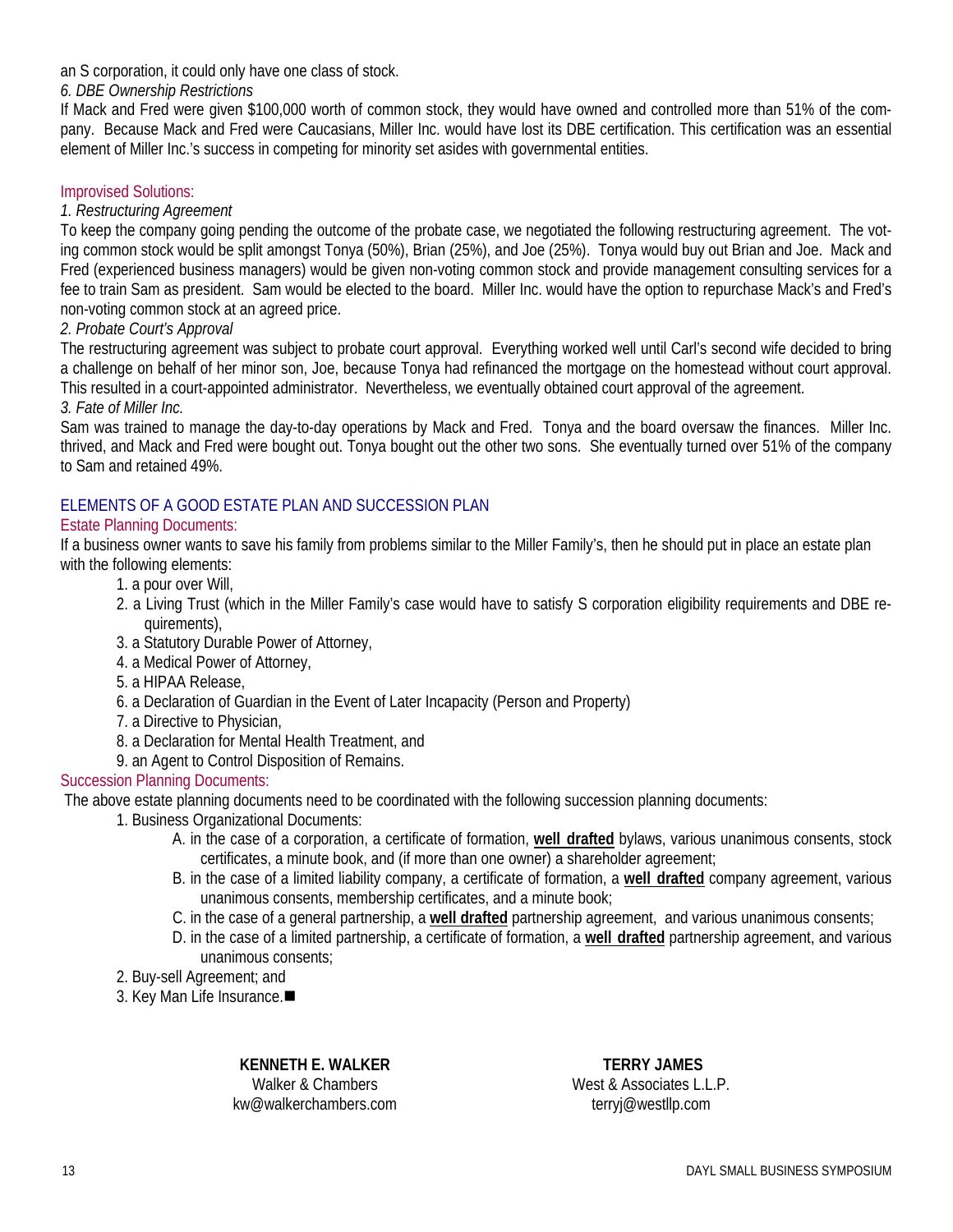### Divorce-Proofing *Your* Business: 4 Effective Steps to Help Ensure Your Business Survives In The Event of Divorce

Alia L. Derrick

If you (or a business partner) are married, are making plans to marry, or would like to be married one day, you need to divorce-proof your business. The occurrence of any number of events could threaten the success, profitability, creditworthiness, and survival of a business. Few business owners, however, consider the devastating impact of divorce from a spouse, a business partner, an investor, a key employee, or even an adult child's soon-to-be ex-spouse can have on businesses large or small, profitable or not. And although most don't have the substantial amount of cash it typically takes to pay off an ex-spouse in a divorce settlement (*e.g*., at least half of your company's value), many fail to take the affirmative steps needed to protect their company in the event of divorce. If you (or a business partner) are married, are making plans to marry, or would like to be married one day, but do not have a plan in place to ensure your business survives in the event of divorce, you better get one.

The Odds Against Your Company. Given the divorce rates, the odds are that many businesses are likely to be impacted by divorce. According to some studies, the *spousal* divorce rates for first time marriages are 50-52%, while the divorce rates for second and third marriages are 70-73% respectively1. Consequently, ignoring the possibility that your (or your business partner's) fairy-tale marriage will end in divorce can wreak havoc on more than just emotions. For the unprepared, it can result in the soon-to-be ex-spouse being named your business partner, you being ordered/pushed out of *your* business completely, or tanking your business' creditworthiness and stability. Even worse, it can result in you being forced to sell part or all of the business to pay off the divorce settlement. The reason is simple: business owners who fail to divorce-proof their companies are subject to prevailing state laws.

What's at Stake in Texas. Every business owner in Texas needs to divorce-proof their business because Texas is a community property state. This basically means that regardless of which spouse *owns* the property or how it is titled, certain qualifying income, assets, and property that are acquired, developed, worked on, or expanded during the marriage are deemed marital property that is typically owned equally by both spouses (*e.g.*, 50-50 split). Not surprisingly then, businesses started, worked on, invested in, or expanded during the marriage are often one of the biggest marital property assets up for division in a divorce. Absent the right plan, your business—or at least the cash that can be generated from its sale—will be an attractive target for your soon-to-be ex-spouse.

Effective Steps to Divorce-Proofing Your Business. The good news is no matter what you (or your partner's) Facebook status (single, married, or it's complicated), if your company's survival is truly a priority, below are several steps you should take now to divorceproof your business or at least minimize the potential damage of divorce.

Revamp [or Prepare] Company Agreements. One effective way to divorce-proof your company is to include "in the event of divorce" and/or "community property" provisions in all company agreements that deal with the business' ownership —*e.g*., an LLC Operating Agreement, a partnership agreement, or a shareholders' agreement. The specific terms of these provisions will vary based on a number of factors including the services or goods your company offers, your company's preferences, and state law. Accordingly, the list of possible terms that follows is not exhaustive and may not apply to every company. Business owners should consult legal counsel to identify any special legal requirements or needs and what terms work best for their company.

At a minimum, the provision(s) should address the interest, if any, non-owner spouses have in the company and what happens to stock or ownership interests in the event of divorce. Ownership interests might include the right to vote, the ability to run the company, or sell stock or interest in the company. If, for example, the provision makes it clear that, upon divorce, the divorcing owner's stock automatically becomes nonvoting, then even if the ex-spouse is awarded part or all of that owner's stock, he or she will have no say in how the business is run. Your company may want to, or may be legally obligated to, take it a step further to prevent a former spouse from having any ownership in the company<sup>2</sup>. In this instance, business owners should consider including a buy-sell provision that requires the company be given the right to buy back all stock, shares, or interest owned by (or awarded by a judge to) the nonowner ex-spouse. If this option is chosen, it is important that the agreement also address whether the ex-spouse must sell it back for the fair market value or some other predetermined specified price. If the former, the agreement needs to describe how fair market value will be determined. Finally, the agreement should always clearly state when and how payment will be made. For example, the amount will be paid out over a certain period of time (*e.g*., 24, 36, or 48 months), the first payment must be made by a certain date,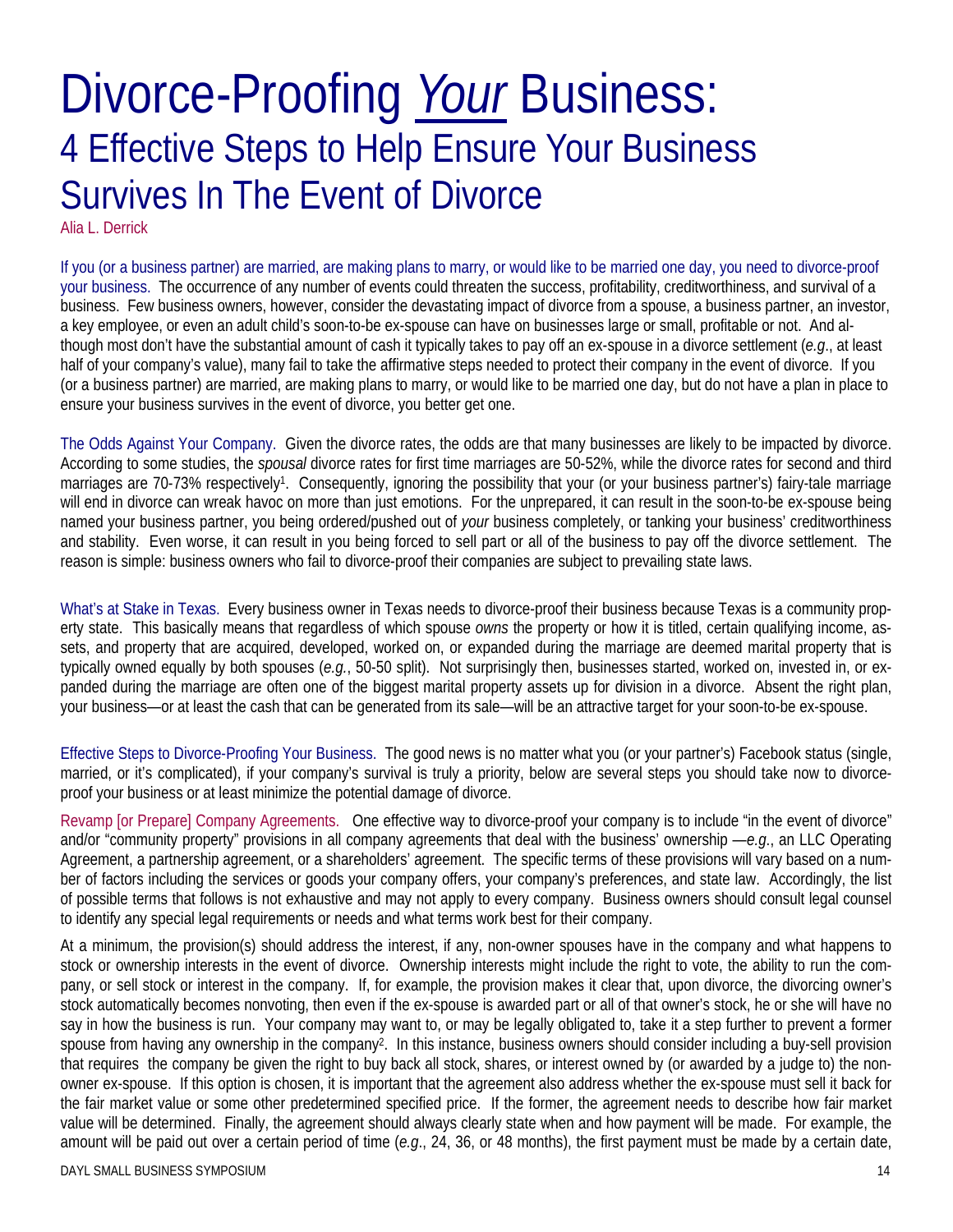how frequently payments will be made thereafter, and for how much. If written properly, the buy-sell provision's prolonged payment schedule should help prevent business owners from being forced to sell the business to gain the lump sum of cash needed to pay the divorce settlement.

The company agreement should, if feasible, also require that all owners obtain their non-owner spouses' written agreement to be bound by the divorce-proof provisions of the company agreement. The inclusion of such a provision gives business owners a bonafide reason and excuse to ask their spouse for a business-focused pre- or postnuptial agreement.

Prenuptial Agreement. Before you say "I Do," discuss, negotiate, and sign a written prenuptial agreement ("Prenup") with your future spouse that addresses your business, including, but not limited to, which spouse owns it, his or her percentage of ownership, and the non-owner spouse's right to a divorce settlement pay out. A good time to introduce this potentially awkward subject is early on when the two of you are discussing how personal bank accounts will be held (jointly or separately) and how finances will be handled during the marriage. Do not wait until the night before the wedding to ask your future spouse, for the first time, to agree to and sign a Prenup. The reason is simple: courts are likely to view your last minute request, no matter how innocent, as coercion and grounds to invalidate and render the Prenup unenforceable.

Postnuptial Agreement. If you already "did" and are married, you should (or at least attempt to) take the following precautions: (1) sign a postnuptial agreement with similar terms as the Prenup; (2) keep business assets and liabilities separate from personal family property, assets, and liabilities; and (3) pay yourself a good salary from the business to help avoid (or defend against) a claim that you deprived the marital property and assets of the benefit of the company by reinvesting all the money back into the business.

Mediate Divorce Settlement. If you are currently in the throes of divorce, there are still a few strategies you can attempt to do to protect your business. Instead of allowing the judge to decide your business' fate, negotiate a workable settlement at mediation. Be ready to sacrifice other assets in exchange for being able to keep the business and arrange to make payments over time.

A Final Word of Caution: Plan Ahead. As shown above, there are a number of effective ways to "divorce-proof" your company. It is a smart idea for you to seek legal help to put the necessary agreements in place that will ensure your company's post-divorce survival. Whatever the pre-divorce preventative legal cost —*e.g*., as low as \$500-\$1,000 for standard, non-elaborate contract preparation or modifications and added costs for more complicated and detailed versions—it is likely to pale in comparison to the lump sum amount you could be ordered to shell out in the event of divorce. Ultimately, then, it *is* in you and your company's best interest to plan ahead and develop a business *divorce* plan ASAP.



ALIA L. DERRICK *is the Managing Partner and a Certified Mediator at Derrick Law, a premier boutique law firm that helps clients protect their interests and tackle complex business, employment, contract, and civil litigation matters and provides specialized mediation services. Ms. Derrick can be reached at aderrick@dlgam.com. For more information about Derrick Law visit: www.dlgam.com.*

1The divorce rate varies based on the source, study, or scholar on which you rely. Although such variance exists, one thing is certain: divorce rates are high enough for business owners to seriously consider a business contingency plan and for married couples to at least consider how assets will be split should divorce befall them.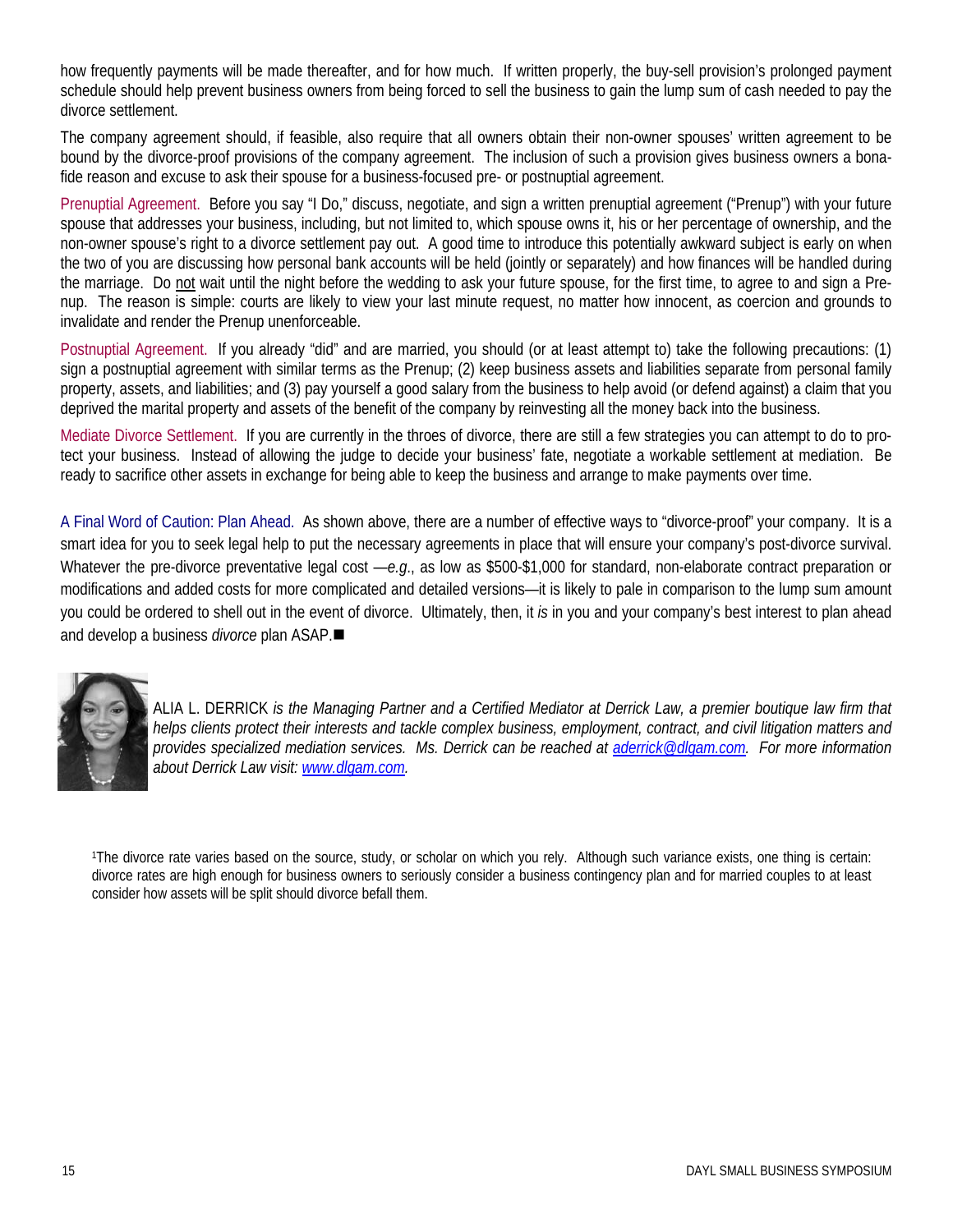### LITIGATION BEST PRACTICES: AVOIDING AND NAVIGATING LAWSUITS

Jason Shyung and Andrew Spaniol

Aside from bankruptcy, litigation may be one of the scariest prospects a business-owner may face. Lawsuits, however, are not inevitable nor are they the end of the world. With the right foresight, you can avoid litigation or manage it towards an acceptable resolution. Much of the fear of lawsuits stems from not knowing what litigation involves and how to handle those situations. This section is intended to allay some of those fears by showing you ways you can avoid lawsuits and guiding you through what happens if a lawsuit is ever brought against you.

#### **Avoiding Litigation**

If it is important, put it in writing. Lawsuits generally stem from conflicts over broken promises, unmet expectations, or simple misunderstandings. The reason why these conflicts turn into lawsuits is because there is a significant disagreement over what the promise, expectation, or understanding was – and the only way to clear up that disagreement is through a lawsuit, which is an expensive way to achieve clarity. To avoid this, you should seek to achieve such clarity up-front and in writing. For example, when dealing with a customer, you should clearly communicate about what you are going to provide, what they are going to pay, and most importantly, put that down in a signed document, which you have read and understood. Clearly documenting your expectations and agreements can avoid a lot of conflicts that give rise to lawsuits.

Attack problems early, communicate well, and follow the Golden Rule. Inaction, poor communication, and regrettable responses often exacerbate problems and cause them to mushroom into expensive lawsuits. Before that happens, you should do all that you can to address anything that goes wrong early on, regardless of whether you are the wronged party or the alleged wrongdoer. Do not sit on a problem. Putting your head in the sand will not make the problem go away. When you address the problem, you should establish clear lines of communication where you and the other party understand the issue. Finally, you should apply the Golden Rule – do unto others, as you would have them do unto you. If you take that mindset into the problem, you will increase the odds of finding a mutually acceptable resolution that will allow you to nip the conflict in the bud before it blossoms into an expensive lawsuit.

Do a risk analysis. All businesses should do a risk analysis. While that may sound difficult, it can be as simple as asking yourself these two questions: (1) what can go wrong in my business? And (2) what are the consequences if those things happen? Once you have answered those questions, take the situations with the biggest consequences and do what you can to eliminate or reduce the likelihood of those events occurring. For example, you may own a car wash, and property damage to vehicles might be the biggest risk you face. To eliminate that risk, you may want to invest in better cleaning materials or training for your employees. Such simple steps can help you avoid the problems that give rise to lawsuits in the first place.

Talk to a lawyer before anything goes wrong. People often have the misconception that lawyers are only needed when things go wrong. That is the furthest thing from the truth. In fact, lawyers are often most helpful before anything goes wrong. If you run into an important issue or are negotiating an important agreement, you should consider consulting a lawyer with experience with your particular issue or agreement at the outset. Experienced lawyers have a broad base of knowledge and can often predict how things can go wrong, and they can provide you with great advice on proactive steps you can take to mitigate or avoid problems from occurring.

### **Navigating Litigation**

Find the right lawyer. Avoidance strategies are not always successful, and if you find yourself in litigation, you should contact your lawyer as soon as you become aware of the potential litigation. Although the attorney who helps in setting up the business is unlikely to be the attorney who would handle litigation, that same attorney likely knows a litigator with experience in the relevant area or can help to find the right attorney for your case. Your most critical decision in litigation may be selecting the lawyer who will represent your business. That lawyer should understand how your business works, what the standards in your industry are, and, most importantly, what is at stake for you. Your lawyer should work with you to achieve the best resolution (which may not necessarily be "winning" at trial).

DAYL SMALL BUSINESS SYMPOSIUM 16 Read the pleadings. Oftentimes, you only learn about litigation when you are served with a copy of the *complaint* or *petition*. This is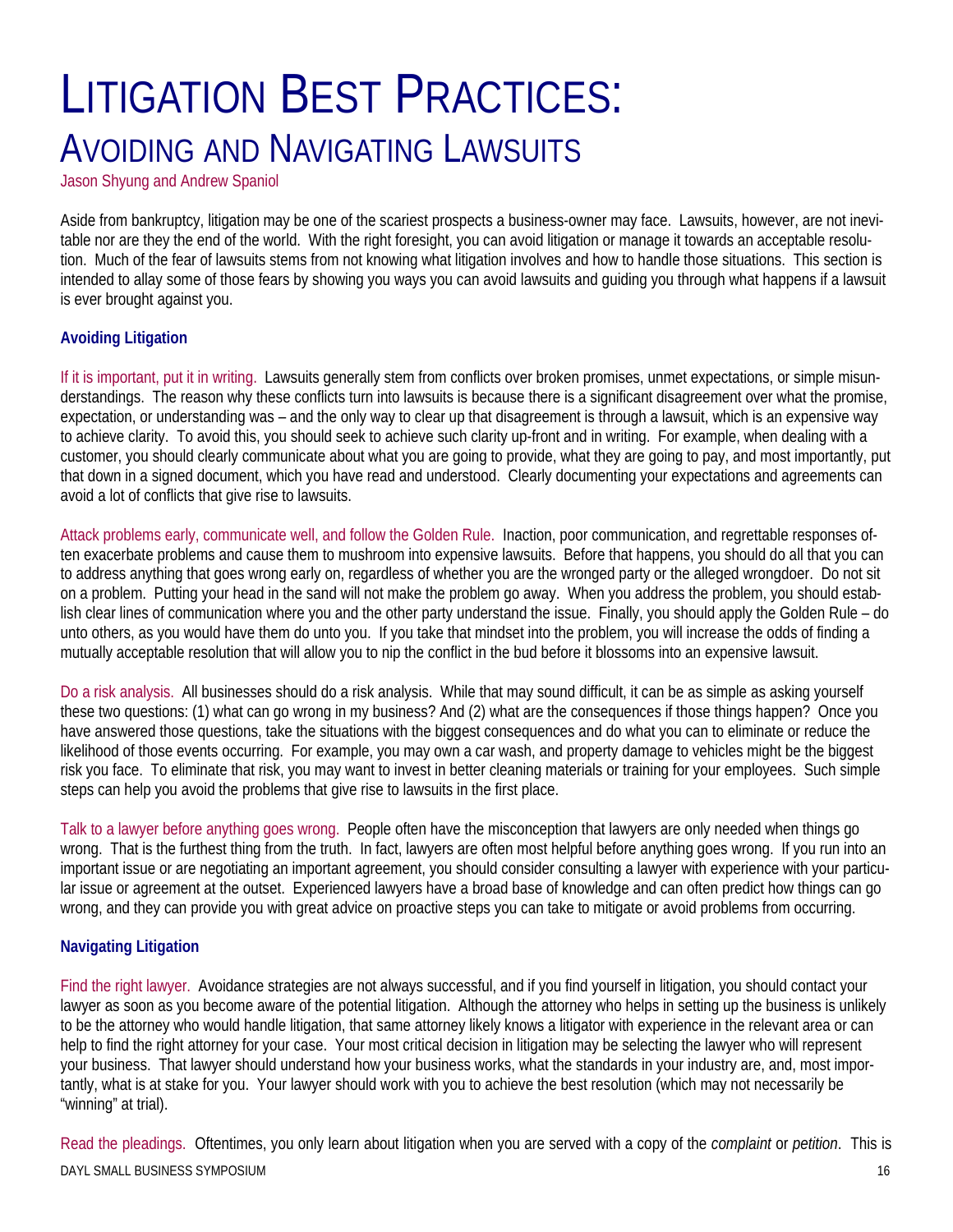the initial filing in a lawsuit, and it should contain factual allegations describing the basis of the lawsuit (essentially, what you allegedly did wrong) and the causes of action (the bases for the plaintiff's recovery of damages). Read the complaint carefully to find out what the plaintiff is accusing you of having done or failed to do. This will help you in your search for the right lawyer to defend your case. Generally, defendants must file and serve an *answer*, a legal response to the complaint, within 21 days, so you should begin your search for an attorney as soon as possible. Your attorney may also be able to suggest *counterclaims* (causes of action against the plaintiff), *cross-claims* (actions against another defendant), or *third-party claims* (actions against someone not yet named in the lawsuit).

Ask questions, listen to the answers, and be honest. Your attorney should be able to explain your case and his strategy in terms you can understand. If you don't understand terms or tactics, ask about them and listen to the answers. Your attorney should also explain what you and your employees may have to do during the litigation. For instance, you may need to issue a "litigation hold" to preserve documents and communications, and you and your employees may need to give interviews, sign affidavits, or collect documents. Remember, though, that information is a two-way street. When your attorney asks you for information or documents, be responsive and be honest. Avoid the temptation to provide only the "good facts" that support your side of the story. Your attorney can only protect from, and advise you about, the things he knows. In other words, if your attorney doesn't know about "bad facts," he can't prepare for them.

Evaluate the case. You and your attorney should have frank, serious discussions about the overall risks, exposure, and costs of litigation. You need to understand the severity of the plaintiff's claims, and you should be wary of attorneys who offer rosy-eyed perspectives on potential outcomes ("We've got this one in the bag."). Be sure to address two primary concerns: (1) the cost of litigation and (2) the risk of exposure. Litigation is an expensive process, and you should be prepared for that. Even meritless claims can require many hours to resolve, and you should ask your attorney pointed questions about cost vs. exposure. For instance, early in the litigation, you could try to have the plaintiff's complaint dismissed for failure to state an actionable claim. However, if that attempt is unsuccessful, you may have to pay the plaintiff's attorneys' fees related to that motion. Your attorney should inform you about the risks involved in your legal strategy and help you to weigh those risks against the likelihood of success. You might also consider performing a "risk-weighted exposure" ("*RWE*"), comparing the highest possible damage award to the likelihood those damages would be awarded. While this evaluation provides only a rough estimate, it can help the client and attorney in developing both a strategy and a budget. For instance, if the case has a low RWE compared to likely discovery costs (especially in cases that are document-intensive or may require multiple depositions), those costs could equal or exceed the RWE.

Consider the long term. In formulating a strategy, you and your attorney should also consider factors such as the likelihood of similar cases arising, the hostility/friendliness of the venue, and the financial situation of the opposing party. For instance, a slip-and-fall claim may quickly settle for \$5,000.00, but news of the quick settlement may encourage other would-be plaintiffs to file similar suits. Meanwhile, the cost to defend the lawsuit would likely exceed the settlement-value, but might discourage potential plaintiffs (and attorneys) from filing suit.■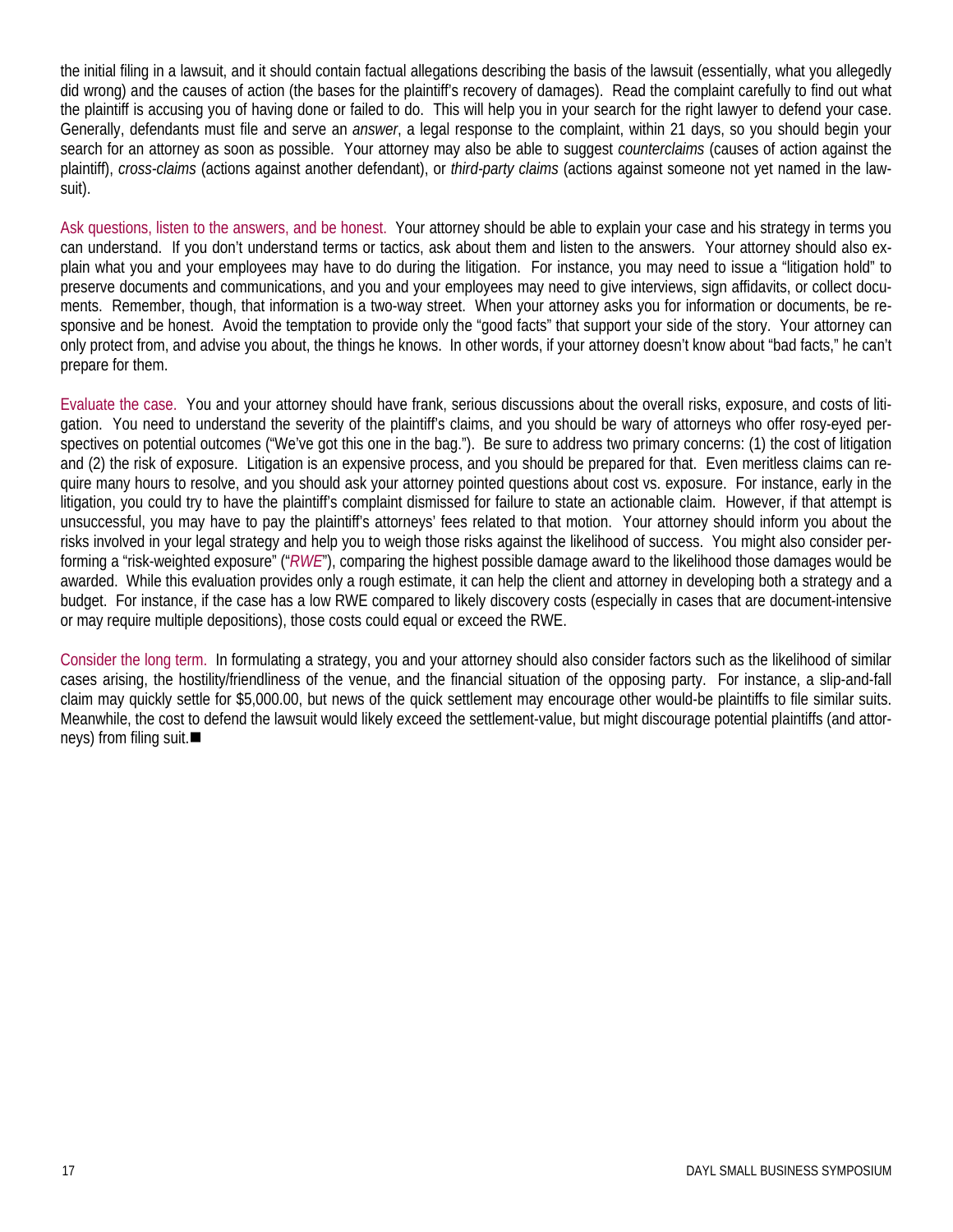### Building, Branding, and Bonding: Social Media for Small Businesses

Tiffany Kamuche

In the digital age, most people begin their search for everything online. Whether they are looking for a housekeeper, a dog walker, or a dentist, the first place consulted is the internet. Building a strong social media presence allows you to control how the world views your business and helps you to connect you with your ideal client.

#### **ESTABLISHING YOUR PRESENCE**

Creating your social media presence occurs in three steps:

- 1. Building your company's infrastructure
- 2. Branding your company's services
- 3. Bonding your company to the community

#### **Building**

When creating an online presence, the first step is to identify who you are as a business owner, what services you seek to provide, and what group of individuals you expect to patron those services. In other words, answer this question: "Whose needs do I meet?" Until your business can stand on its own, you are the business and the business is you. You are the face of your company in the early years and how you feel about you affects how people will feel about your business.

In most cases, your company may be one of many —find your niche and determine how to make your company standout. Your company's infrastructure is the solid foundation on which it stands, make it formidable and fierce. Your company's identity should be equally recognizable to people who know you personally and people who do not know you at all. It should be engrained into the framework of your company's mission statement and tagline.

People should be able to know what you stand for without asking. This is only achieved when you know exactly what kind of company you want, what you expect to get out of your company, and how your company will make the lives of others better.

#### **Branding**

Branding is creating a specific image in the minds of consumers for a product or service. When people see your logo, your name, your tagline or slogan, the perception they have will strongly influence your bottom line. People hire perception before they employ skill. Before someone contacts your business, they must believe that you can actually assist them in their needs. The perception begins to form before they have even spoken to you. What the prospective client sees on the internet is often all they have to go on when deciding whether to contact your office. Make the view something people want to know more about.

If I handed you a red and white can, Coca Cola immediately comes to mind. You did not have to read the can and I did not have to announce what type of drink was in the can. You just knew. If I said name some soda drink companies, Coca Cola is one of the top 3 people will say aloud. This is the exact effect or experience that should take place when someone sees your logo or tagline. An easier way to describe branding is if your potential customers were playing Family Fued and the question was anything related to your services, your business name should be on the board.

Tip: Be the brand you are on social media in real life. If your tagline says, "trusted partner when it matters the most", be a trustworthy person in your community. People are smart and will fact check every post. Do not let a community fact check fall short of your social media presence.

#### Bonding

Bonding occurs when clients feel a connection to your business that outlasts your representation. You should always be first in their mind when they have a need that falls in your list of services. If you provide a service that is a one-time service such as a wedding planner or estate plan attorney, the "boomerang" effect should morph to a new client via a past client referral.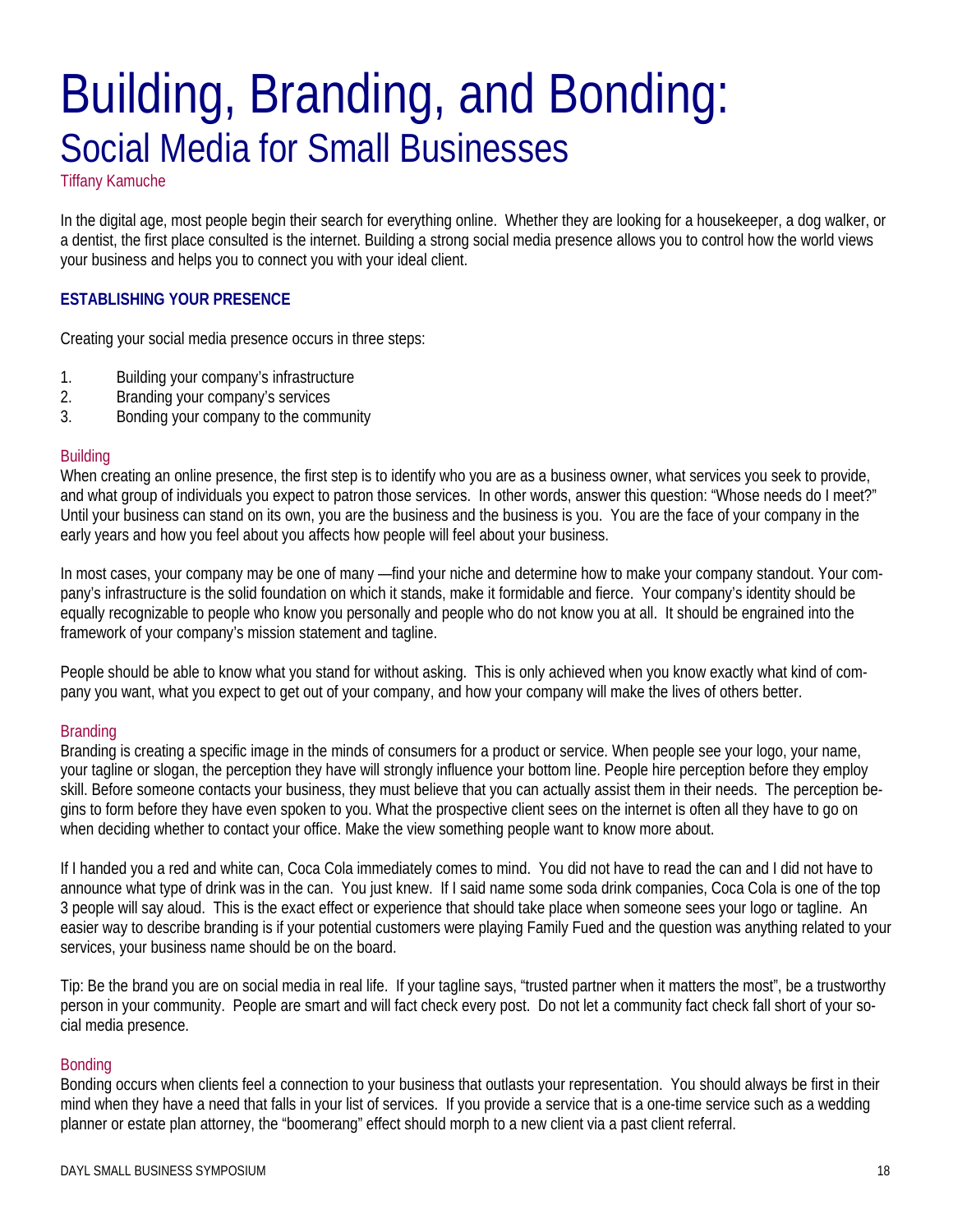REVIEWS MATTER! How a client feels about your representation affects your social media presence. Either the client will become someone who boosts your branding efforts or someone who denounces them. Good press is free advertising and your bottom line will appreciate a good bond.

Bonding also occurs when you interact with the community and the community feels connected to you. Attorneys are known for coming into a person's life at a bad time. Creating a connection with the community before you are needed makes a person in need more comfortable coming to you when he or she really does need you. Once you identify your desired clientele, become the best friend of that population. Make sure that you appear to be the leading authority on all things related to your services to anyone you would determine to be a potential client.

#### Beatitudes of Social Media

- Be Consistent If you start out posting twice a day, continue to do so. People like to believe that you are the same person today, tomorrow, and every day after.
- Be Creative Everyone is posting on social media, find ways to be set apart.
- Be Approachable People need to feel like they can reach you. If they feel like they cannot, they may also feel as though you will be the lawyer who is never available to talk while their case is pending.
- Be Courteous Kindness is free, give it graciously.
- Be Articulate People should believe you are competent; do not disappoint.
- Be Relevant Find ways to compare your business to pop culture. Everyone does not speak your industry's language and you want to make sure that you adjust to the language people are speaking. Current events and pop culture are things that everyone can relate to.

#### **CONCLUSION**

Social media is a huge component in new business development. It can give your business an edge on the competition and allow you control the market. Additionally, employing platforms like Hootsuite and Facebook allow you to plan your posts in advance and distribute them at peak hours without you having to be in front of the computer for each post. You get the privilege of appearing to always be working even when you are not. We are in the microwave generation; people like quick results. It should appear that even when you cannot deliver quick, you can deliver diligence.

An effective and persistent social media presence is the difference between those who sit and wait for the phone to ring and those who give people something to call about. Always make sure that people know who you are, who you serve, and how to reach you when they need you. Your social media platforms are electronic business cards that provide these answers to prospective clients at any given moment.

#### *Social media posts are like toothpaste. Once they are out of the tube, you can never get them back.*

Tiffany Kamuche is the principal and managing attorney of Kamuche Law Firm, PLLC. She graduated from Texas Tech University with a B.A. in Mathematics and Sociology and a Masters of Public Administration. She graduated from Texas Tech School of Law. Prior to launching Kamuche Law Firm, PLLC, she worked as a personal injury attorney and family law consultant.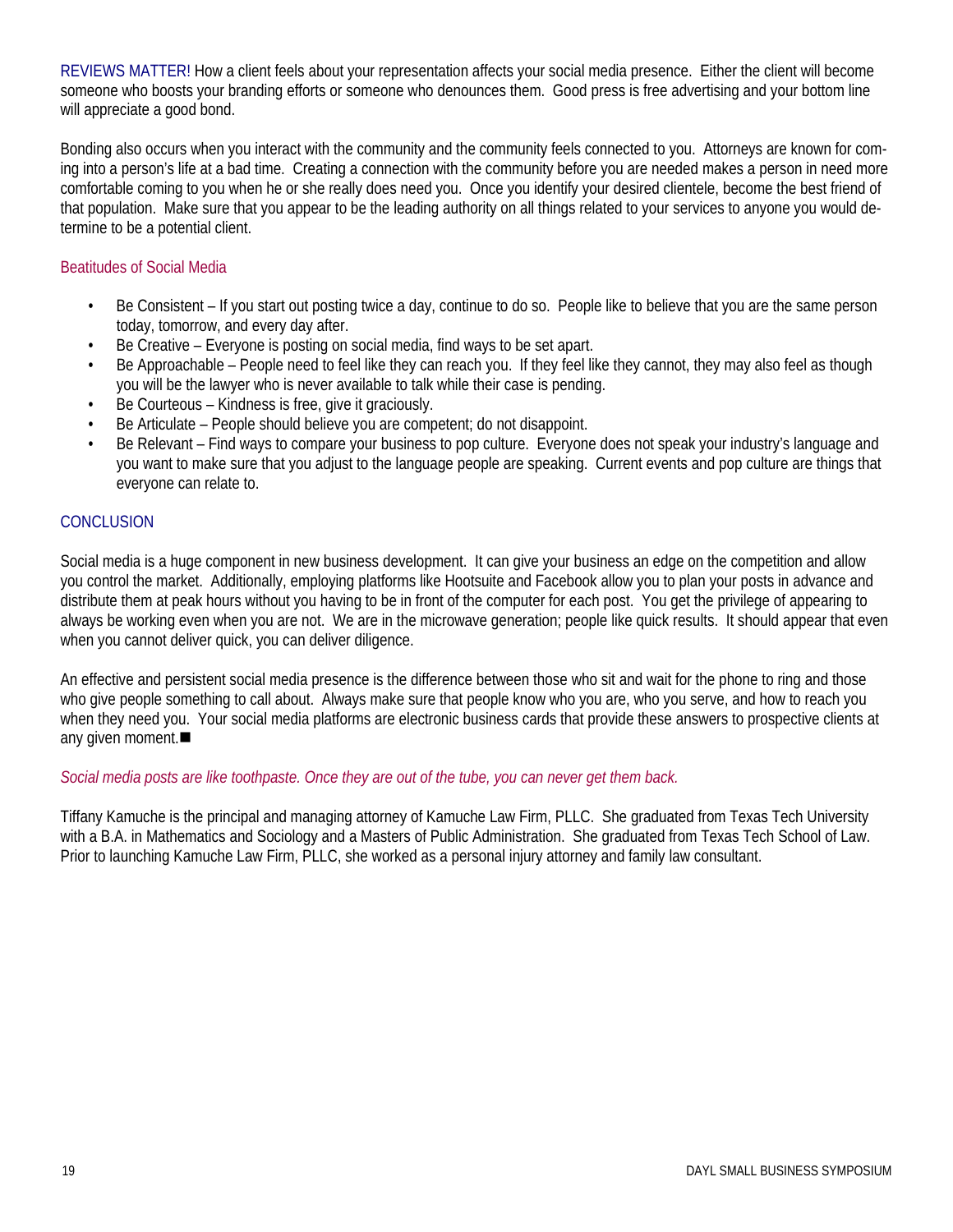### Screenshots and Privilege: The Evolution and Demise of the Reasonable Expectation of Privacy

Tiffany Kamuche

The notion of the reasonable expectation of privacy has become a wavering concept. At one point, the Supreme Court questioned law enforcement's ability to fly over your backyard without permission. Today, law enforcement and anyone in the world is entitled to walk through any area of your life via the world wide web and social media without permission from any governing body if you voluntarily post it or it is a matter of public record.

For purposes of this article, we are only considering what is a reasonable expectation of privacy in the digital age. This paper is to evaluate how technology has changed what level of expectation of privacy should be considered reasonable and what should not.

In order to completely understand the evolution of privacy, it is important to review the history of the "reasonable expectation of privacy" standard and how it became enmeshed in our privacy framework. The standard lies in a Fourth Amendment, search and seizure analysis developed by the United States Supreme Court in *Katz v. United States*, 389 U.S. 347 (1967). In *Katz*, the petitioner had been convicted of transmitting wagering information by telephone across state lines. Federal agents obtained incriminating evidence listening and recording his phone calls by attaching an electronic listening and recording device to the outside of the telephone booth from which the calls were made. The Court of Appeals affirmed the conviction, finding that there was no Fourth Amendment violation, since there was "no physical entrance into the area occupied by" the petitioner.

The Supreme Court overturned the conviction and held the following:

The Government's eavesdropping activities violated the privacy upon which petitioner **justifiably relied** while using the telephone booth, and thus constituted a "search and seizure" within the meaning of the Fourth Amendment. Even in a public place, a person may have a **reasonable expectation of privacy** in his person. Although the petitioner did not seek to hide his self from public view when he entered the telephone booth, he did seek to keep out the uninvited ear. He did not relinquish his right to do so simply because he went to a place where he could be seen. A person who enters into a telephone booth may expect the protection of the Fourth Amendment of the Constitution as he assumes that the words he utters into the telephone will not be broadcast to the world.

The key phrase to focus on in this ruling is "justifiably relied." It was reasonable to believe that a phone conversation was private in 1967. It is not reasonable to think that information you voluntarily publish online is private in 2016. Stolen information (leaked credit card info) is waived. Privacy settings usually come with small print terms and conditions that only further the notion that it is unreasonable to expect privacy through social media and internet. It does show your intent to limit access to the information, but it does not keep the information from becoming public and fair game.

You may never need to evaluate the lawfulness of a search for purposes of a criminal conviction. However, as a business owner, what your clients can Google affects your bottom line. For purposes of this discussion, we will use this standard to evaluate online exposure and how much faith you should place in privacy settings. Your reasonableness regarding privacy will determine how you protect your online presence and overall brand.

Consider the fact that most cell phones automatically save our frequent locations and searches on our phone. The number of steps that we take, calories we burned, and even our heart rate and the number of hours slept can be tracked on devices we sync with our social media accounts. Posts from other people related to you or your business are usually requested from sites like Google, Yelp, Facebook, Twitter, and online phone book companies. None of this information is private and all of this information affects our ability to attract new business and maintain current business. The "digital age" could be better described as the "overexposed age." These are just examples of things we do *willingly*. This leads one to question what degree of privacy should now be reasonably expected.

There is a notion that engaging in activity online is safeguarded by privacy settings. This is a flawed belief since enhanced privacy settings do not protect you from: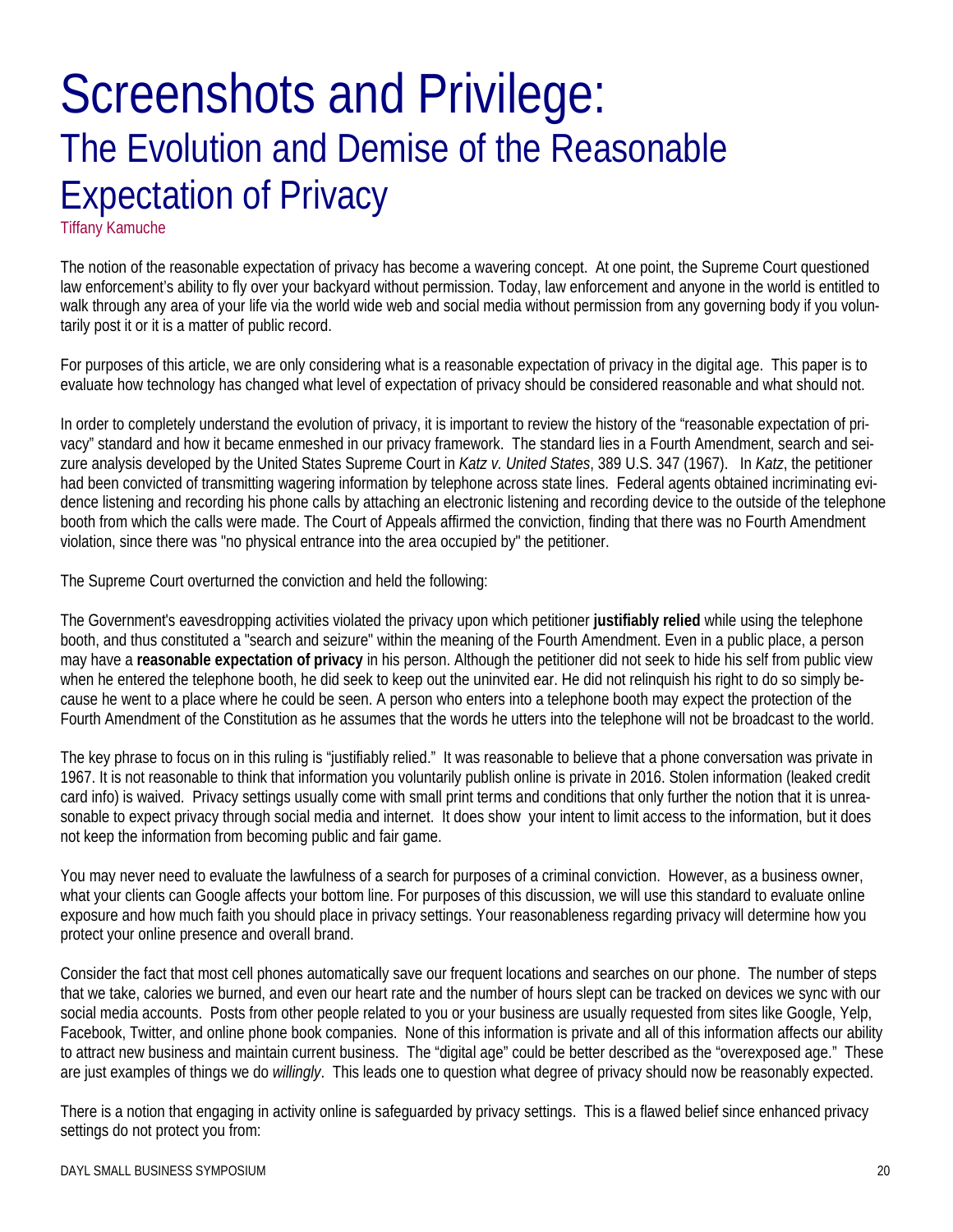- 1) Screen Shots Your post may have been only shared with friends on your Facebook page, but a quick screen shot of the post allows a friend to re-post with no privacy setting at all.
- 2) Tagging You can be tagged in a public post and your location in the photo is disclosed to anyone with access to the internet to find that post.
- 3) Cloud Based Platforms If you are not careful, you could allow access to a public cloud when you use the internet in public places or willingly allow your computer to be "discoverable."

These are a few examples of how the reasonableness of your expectation of privacy is removed, and therefore the information found can and will be used against you and your business. Your potential clients can review your entire life and what they find may not be something that reflects positively on your business.

Your social media and online presence may be the first thing your customers see. Assume nothing is private and everything is discoverable. It is imperative that you mind your matters and mind your mouth whenever you engage in any internet use. I would also caution one to be careful about allowing others to indulge in posting your likeness and paraphrased versions of your comments. Always ask yourself if your post can be misconstrued to mean something that does not represent who you are. If you cannot answer a definite "no", do not post it. *Ex*. Taking pictures using hand signs. An innocent hand gesture in a photo can be easily manipulated to carry a derogatory meaning.

Post like you expect to run for political office in the future. If there is a chance of your post being played on the news cycle would hurt your campaign, do not post it. If there is a chance your post will offend a group of constituents that you intend to be elected to serve, do not post it. If you want to reserve the right to change your mind later regarding your position on an issue, do not post it. Social media posts are like toothpaste: once they are out of the tube, you can never get them back.

Social media screenshots and posts are just one of the many ways that the reasonableness standard for privacy is slowing dissolving and very soon we will need another standard all together.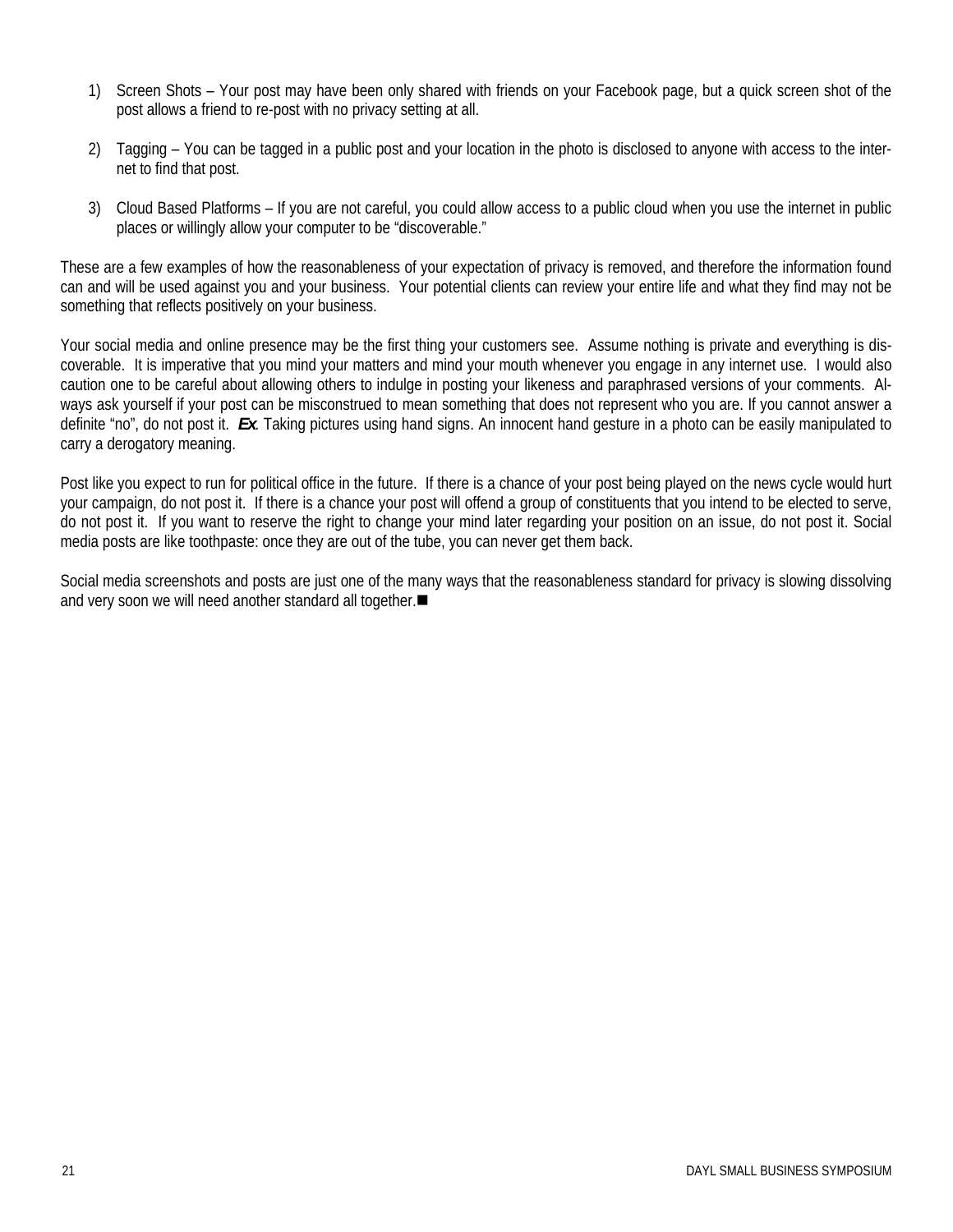## Tax Basics for Small Business

Mark Melton and Caitlin Sawyer

Tax issues for Texas small businesses fall generally into three categories: federal income taxes; employment taxes; and state taxes. Below is a general summary of those three categories, but the application of tax laws is complex and variable from business to business, based on the specific circumstances. Every small business owner should hire a qualified tax advisor to guide them.

#### Federal Income Taxes

The mechanics of federal income taxation are largely dependent upon how a buseinss is structured. Typically, a small business will be structured as either a limited liability company (an "LLC") or a corporation (and occasionally as a limited partnership (an "LP")). Some may even be operating as a sole proprietor without any liability shielding entity (they should probably go talk to a lawyer about that). Based on the structure, a business will be taxed for federal tax purposes as either a corporation, a partnership or a sole proprietorship. All tax return due dates described below assume that a business operates on a calendar year.

If a business is a corporation for federal income tax purposes, and note that any of the above-referenced entities can elect corporate status, tax advisors will almost certainly recommend that the business elect to be treated as an S corporation if all of the S corporation eligibility requirements are satisfied. As an S corporation, a business using a calendar fiscal year will need to file IRS Form 1120-S no later than April 15<sup>th</sup> each year to report its annual taxable income.

The owners of an S corporation will generally also be employees that are paid a salary. Each owner will pay tax on his or her salary just like any other employee. In addition, to the extent there are profits in the business, each owner will pay tax on his or her allocable share, whether or not those profits are distributed. The business itself does not pay any corporate federal income tax.

Businesses structured as an LLC or LP that have not elected corporate status will be taxed as partnerships if they have more than one owner. If such a business has only one owner, however, the entity will be disregarded for federal income tax purposes and the single owner will be taxed as a sole proprietor as if no entity existed. A business treated as a partnership using a calendar fiscal year should report its annual taxable income on IRS Form 1065 no later than March 15<sup>th</sup> each year. An owner operating through a disregarded entity should simply report his or her taxable income from the business on Schedule C of their personal IRS Form 1040.

Neither partnerships nor disregarded entities pay federal corporate income tax. All income flows through to the owner(s) of the entity. Each owner reports their share of the business's income on their personal IRS Form 1040. Note that owners of a partnership or disregarded entity are not treated as employees of the business, and the business is not required to withhold any taxes on payments to domestic owners. Accordingly, each owner is required to personally pay quarterly estimated income taxes to the IRS on April 15<sup>th</sup>, June 15<sup>th</sup>, September 15<sup>th</sup> and January 15<sup>th</sup>.

#### Employment Taxes

To the extent a business has employees, including when owners are treated as employees in business structured as S corporations, the business must comply with several reporting and withholding regimes. On the federal level, an employer must generally withhold FICA and Medicare taxes from its employees' pay at a combined rate of 7.65%, and the employer must make a matching contribution of the same amount. In addition, the employer must also withhold federal income tax for each employee at various rates based on the amount they earn and the number of allowances they claim on Form W-4. Tables describing the amount to be withheld can be found in IRS Publication 15 (Circular E).

As the employer, the business must pay federal and state unemployment insurance premiums ("FUTA" and "SUTA," respectively). An employer must file IRS Form 941 quarterly to report federal tax withholding from employees (and the matching employment taxes paid by the employer), and must file IRS Form 940 no later than January 31st each year to report FUTA. In most cases, an employer must also file Form C-3 quarterly to report payroll details and SUTA to the Texas Workforce Commission. Failing to remit amounts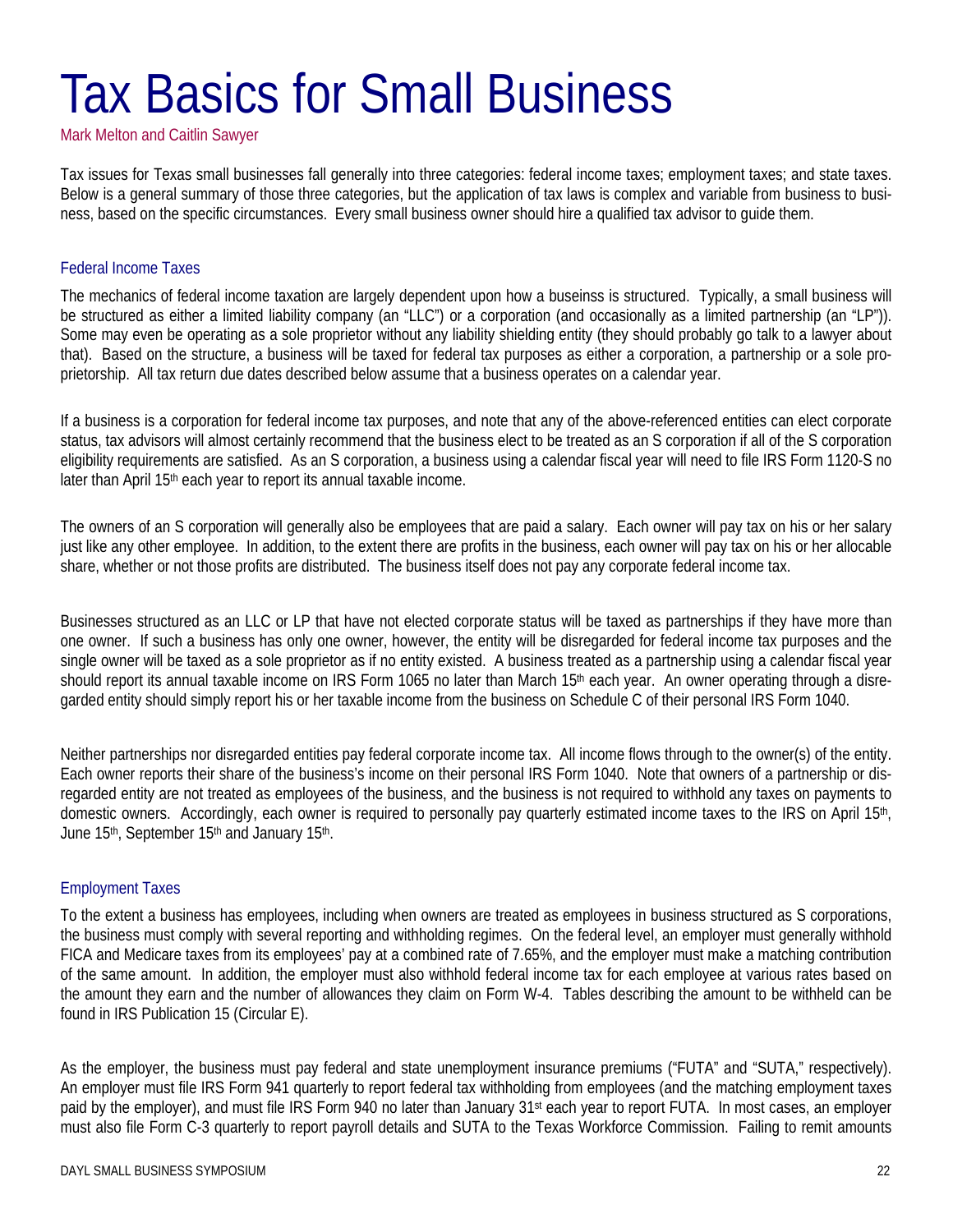withheld from employee payroll can subject certain individuals in the business to personal liability for 100% of the amount not remitted.

For non-corporate businesses, where the owners are not also employees, each owner must pay self-employment tax at a rate of 15.3%, which represents both the employee and employer portions of the FICA and Medicare tax. Self-employment taxes are reported on each owner's personal Form 1040 on Schedule SE. Because such amounts are not withheld by the business, each owner should make quarterly estimated payments of their self-employment taxes along with their quarterly income tax payments.

#### State Taxes

Businesses operating in Texas within an entity that provides some amount of limited liability (*e.g*. Corporation, LLC, LP, etc.) must report their Texas Margin Tax liability each year. For entities that owe margin tax, Form 05-158 must be filed with the Texas Comptroller by May 15th each year. Entities that do not owe any tax should instead file a "no tax due" report on Form 05-163. Additional public information reports may also be required. If the business operates in any state other than Texas, additional state tax and reporting liabilities may arise.

To the extent a business provides taxable services or sells taxable goods, it must collect sales tax from each customer and remit those amounts to the Texas Comptroller. Sales tax is reported on Form 01-114. Sales tax returns are typically filed monthly by the  $20<sup>th</sup>$  day of the month following the month being reported.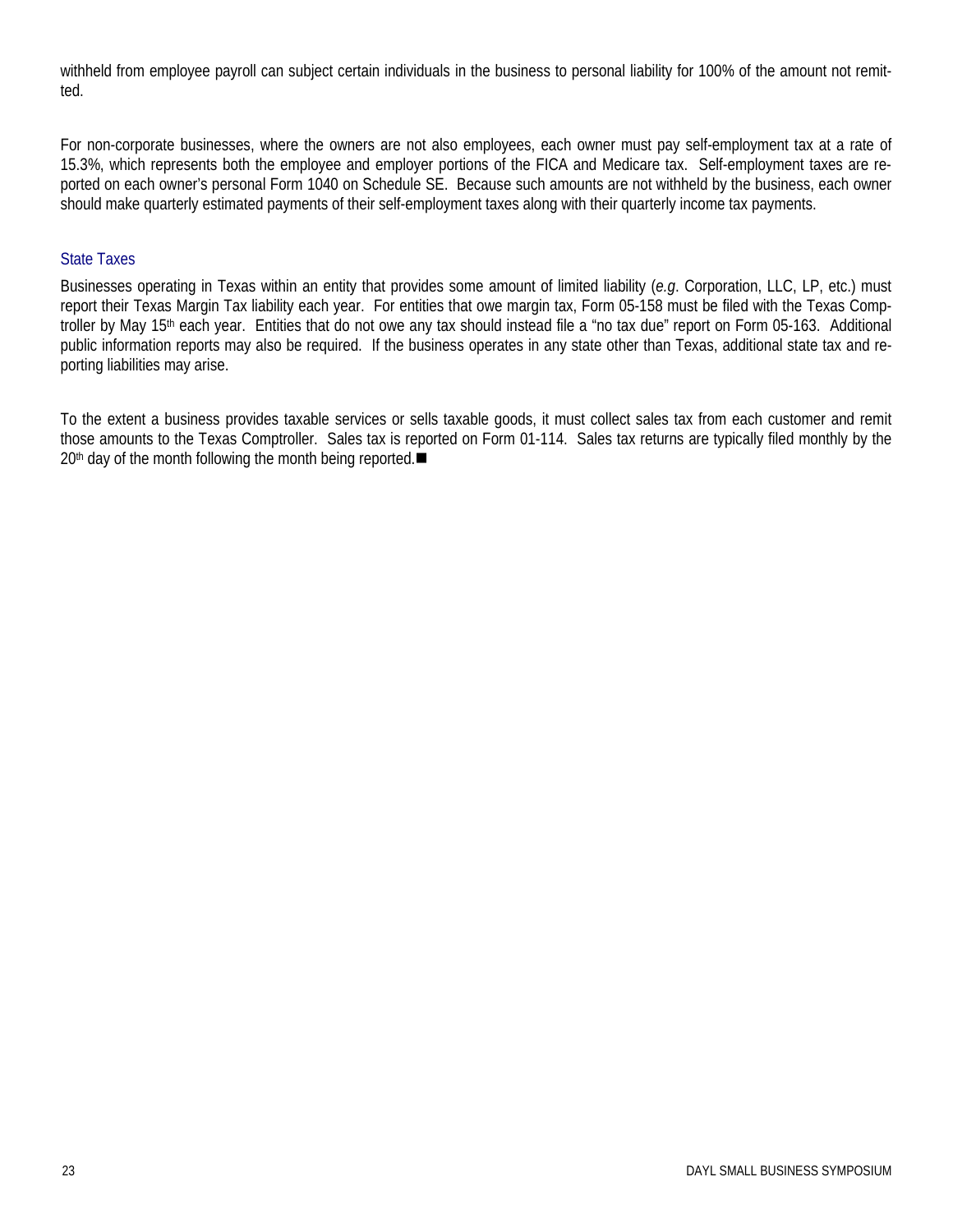### Traps for the Unwary: What Every Small Business Owner Needs to Know to Protect Their Intellectual Property

**Wei Wei Jean and Suzy Fulton** 

#### **Introduction**

Startups and small companies often do not allocate sufficient resources to pursue adequate intellectual property (IP) protection. There are often many seemingly higher priority demands like rent, salaries, and equipment costs that may lead to a misguided reliance on shortcuts and do-it-yourself efforts. This article addresses some common misconceptions about IP protection that will hopefully help these business owners to sidestep traps that may result in the loss of their most valuable assets or unknowingly incur liabilities.

The first question right out the gate is: what am I trying to protect? What kind of IP is at issue? Only after the type of IP is identified can we know how to proceed.

A utility patent is the proper mechanism to protect ideas related to useful things and methods. The U.S. Patent Statute states that processes, machines, articles of manufacture, and compositions of matter are patentable. Further, in order for an invention to be patentable, it must be new, unobvious, and useful as defined in the patent law. Another type of patent, a design patent, is used to protect the ornamental appearance of a thing. Utility and design are the two main types of patents.

A trademark is "any word, name, symbol, or device, or combinations thereof" that is used to indicate the source of the goods/services. Trademarks can be product names, brands, logos, slogans, tag lines, product packaging, décor and color scheme of the retail space, etc. Therefore, trademarks are closely associated with marketing efforts.

Many people have trouble distinguishing copyright and trademark. A common mistake is to adhere a copyright notice to a phrase or tag line that is used as a trademark. Copyright protection exists in "original works of authorship fixed in a tangible medium of expression." Recognized categories of copyright include: literary works, musical works, dramatic works, pantomimes and choreographic works, motion pictures and other audiovisual works, sound recordings, and architectural works. A business's website design, software app, marketing and advertising materials, and photographic images are copyrightable assets.

Having identified the type of intellectual property to be protected, common myths and misconceptions associated with each area of intellectual property are addressed in turn below.

#### **Patent – Protecting Ideas**

Q: Can I protect my idea by mailing myself a certified letter?

A: This method of "protection" is often called "the poor man's patent." However, it also falls into the category of if it's too good to be true then it must not be true. Sending yourself a letter does not afford you any protection whatsoever.

Q: I invented this awesome gadget, and I've been selling it since last April, can I patent it now?

A: If you have been selling it for more than a year, it's too late. If it's within the year, you may still pursue patent protection in the U.S., but you may not be able to secure foreign patent rights. Similar activities that may jeopardize your patent rights include posting a demonstration video on Facebook, publishing a website on the gadget, and showing off your gadget to your neighbors, friends, and family.

Q: My next-door neighbor is a real estate attorney, can he help me get a patent on my invention?

A: An inventor may act pro se and represent himself before the U.S. Patent and Trademark Office (USPTO), or he may hire a patent practitioner to prepare, file, and prosecute the patent application. Unless your neighbor is also registered with the USPTO as a patent attorney or patent agent, he/she is unauthorized to represent you before the USPTO.

Q: Do I need to make a working prototype before I can patent my invention?

A: No prototype is needed prior to applying for a patent. All that is needed is a summary that describes the invention and how the invention works, taking into account certain legal requirements. These requirements are intended to enable a teaching of the invention and the broader goal of exchanging the limited monopoly provided by the patent for public disclosure of the invention to advance the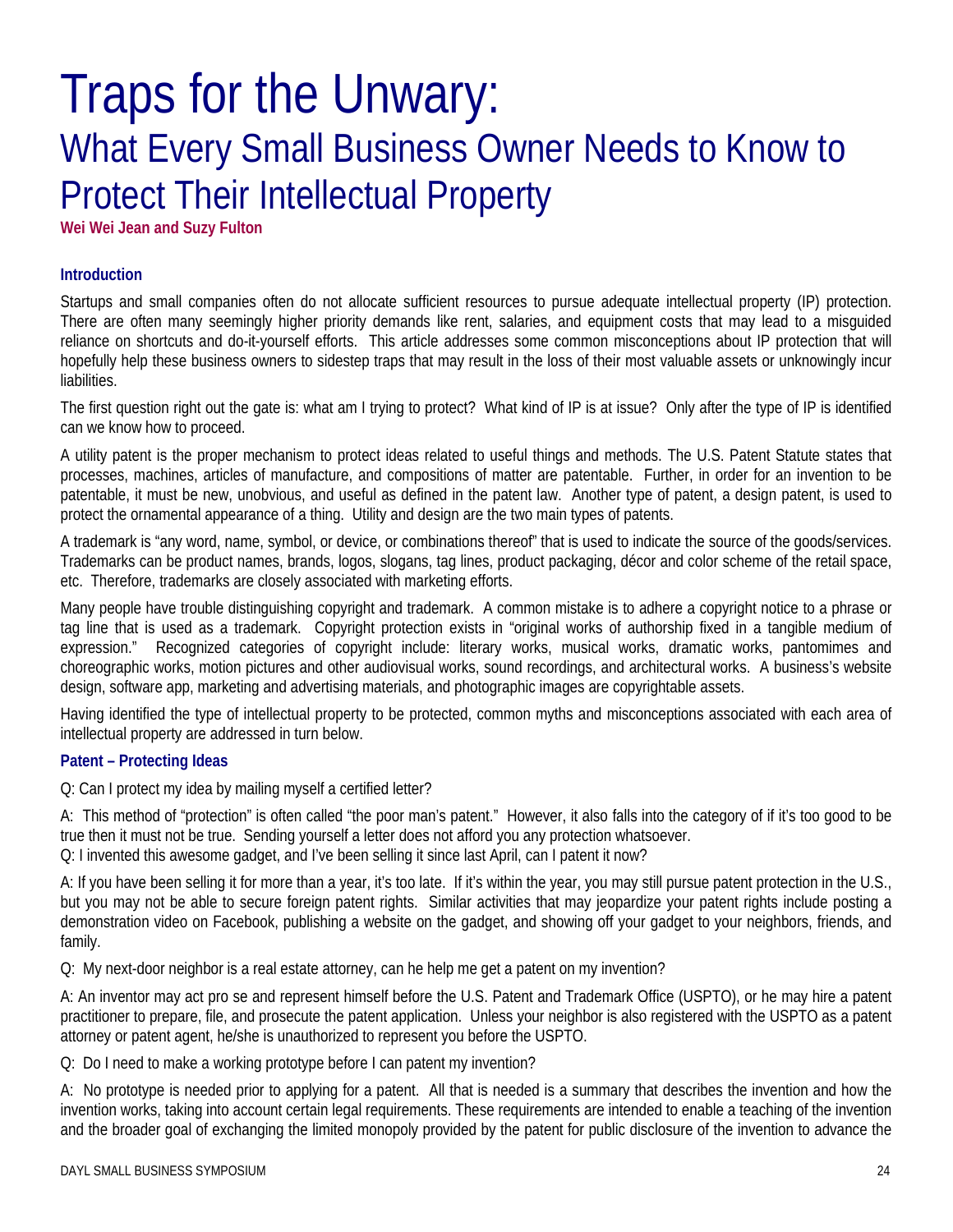state of the art.

Q: My gadget is "patented" since I filed a patent application, right?

A: It is a common mistake to claim an invention is "patented" when it is in fact only "patent pending." The patent application still needs to go through an examination procedure at the USPTO. If what you filed is a provisional patent application, then you would still need to follow up with the filing of a non-provisional patent application within one year of the provisional application filing date.

Q: I have a patent on my invention, they can't sue me for patent infringement!

A: A U.S. patent gives its owner "the right to exclude others from making, using or selling the invention throughout the United States or importing the invention into the United States." However, a patent does not give its owner the right to practice the invention. This is a concept that is confusing and not intuitive for many people.

#### **Trademark – Protecting Commercial Identity**

Q: My mark is perfect because it's a good description of my product/service.

A: One of the biggest headaches for trademark attorneys is the descriptive nature of their clients' marks. Descriptive marks that merely describe the services or goods cannot function as a trademark. An example is using the word "MILK" as a trademark for a dairy beverage.

Q: I searched the Internet using Google/Yahoo, so my name is available, right?

A: Not quite. An Internet search is not adequate to uncover state and federal trademark registrations, or common law databases.

Q: The USPTO TESS database search didn't turn up any hits, so my mark is available, right?

A: Also not quite. The USPTO TESS (Trademark Electronic Search System) database search would only give you access to the federal registration database, but not state registration, common law databases, the Internet, and other sources. Also, the USPTO TESS search engine is not very robust in terms of finding similar marks.

Q: I checked with the state and they said the name is available. It's ok for me to use it as my trademark, right?

A: Corporations, like limited liability companies, partnerships, etc., are simply forms of organizing a business and have nothing to do with the rights associated with a trademark. Just because a business name was successfully filed with the state does not mean that the name is available federally or in any other state.

Q: I own the domain name, so I'm protected, right?

A: Having ownership of a domain name does not grant any trademark rights. Further, if the domain name is confusingly similar to a company's trademark, they may sue you for infringement. However, the domain name may be eligible for trademark protection.

Q: I've used my mark for years so it's protected, right?

A: The use of a trademark over a long period of time may establish common law rights to the trademark. However, common law rights (versus federal registered trademark rights) are limited to the geographic area in which you do business and use the mark in connection with goods or services. Trademark is peculiar in that improper usage can lead to a loss of rights. A valid trademark can become generic if the consuming public misuses the mark such that it becomes the generic name for the product. Some examples of former trademarks that became the generic are ASPIRIN, CELLOPHANE, ZIPPER, THERMOS, KEROSENE, and ESCALATOR. Trademarks are used improperly when they are used as nouns or verbs, or are pluralized. Examples of improper usage include:

- I love Kindle;
- Would you xerox some copies of the presentation; and
- Band-Aids are great for boo-boos.

Q: How do I protect my trademark?

A: You should use superscript TM or SM with your trademark or service mark if it is not federally registered or if the federal registration is pending. You can use  $\infty$  if you have a federally registered trademark or service mark. Try to set your trademark apart from the rest of the text by using all caps or a different color. You may also post this notice: XYZ is a [registered] trademark of ABC Company.

>>>> Continued to Next Page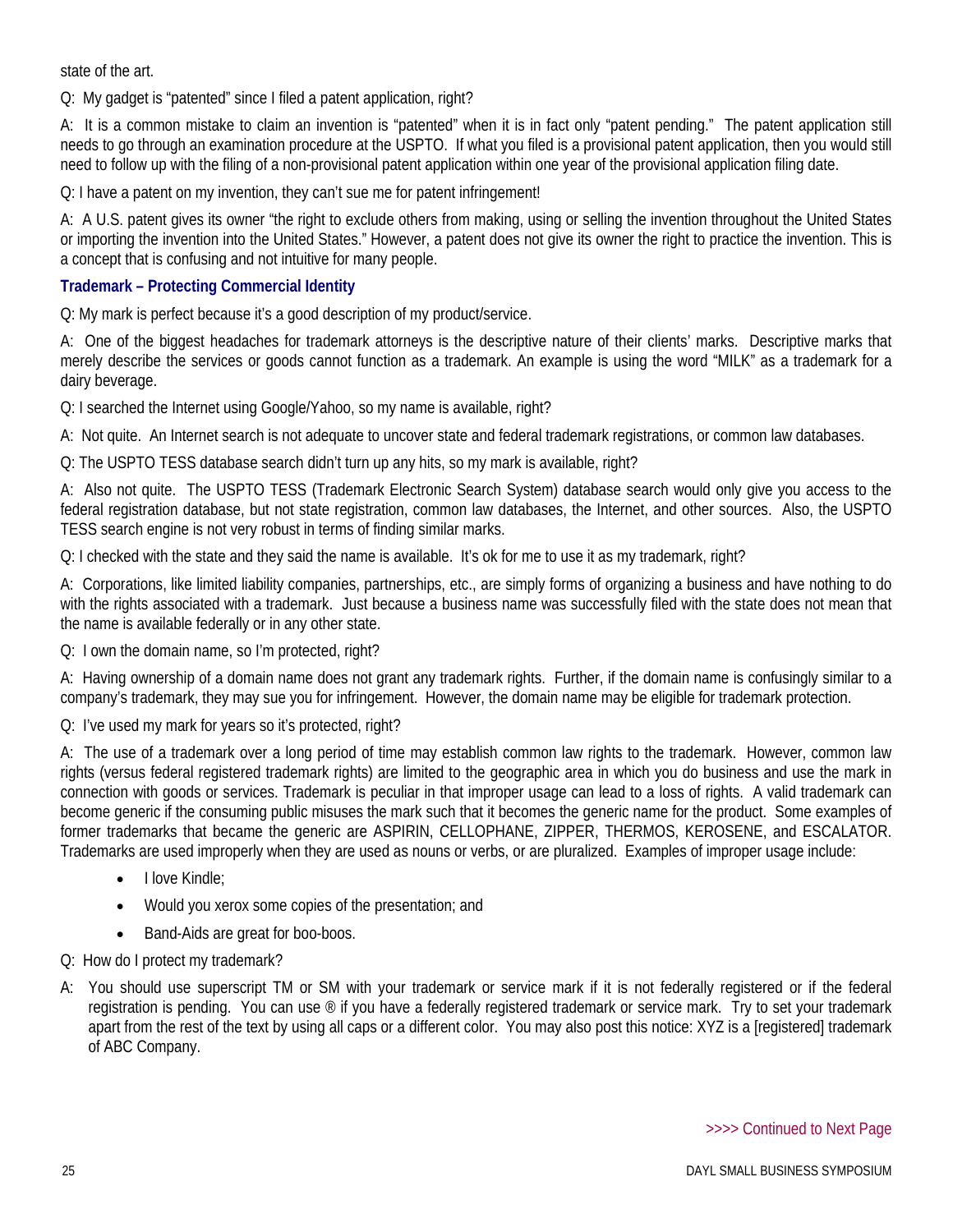#### **Copyright – Protecting Expressions**

Q: I hired Johnny to design and implement my company website. I own everything on the website, right?

A: Not necessarily. By law, if Johnny is your employee, then yes you do own the website and all IP embodied in the website. However, if Johnny is not an employee, then Johnny, not you, may own all of the IP in the website. The only way that you would own the website IP is if you have a written agreement signed by Johnny assigning all of his IP rights to you. Absent such an agreement, Johnny will likely be deemed to be the author of the work and the owner of the copyright.

Q: I downloaded some images from the Internet to use on my website. Is that ok?

A: Probably not. If there is not explicit permission for you to download and use those images, then you have violated copyright laws and you may be liable.

Q: But I made changes to those downloaded images. Am I still liable?

A: If you started with a copy of an original work that didn't belong to you, then it is still a violation of copyright law because you made an unauthorized copy. There are no clear rules on how much change would render the resultant work legal in view of copyright law.

Q: How do I protect my copyrightable work?

A: An original work of authorship is protected under U.S. copyright law the moment it is created and fixed in a tangible form of expression. Although not required, it is advisable to include a copyright notice to your work. The notice may include the symbol © or the word "copyright" with the year of first publication and the name of the owner. You may additionally register the copyright with the U.S. Copyright Office, which confers some additional advantages, including public record of copyright, statutory damages, and prima facie evidence of validity. Registration is also required prior to suing for copyright infringement.

#### **Conclusion**

Although entirely suitable for some home remodeling projects, reliance on DIY and shortcuts on IP issues will likely lead laypersons down the wrong path resulting in the irreversible loss of IP rights or inadvertently incurring liability for infringing IP rights of others. Consulting an IP attorney with the proper credentials and experience should be near the top of any company's checklist.

### **WEI WEI JEANG WJeang@GCHub.com**

**SUZY FULTON SFulton@GCHub.com** 

**Grable Martin Fulton PLLC www.GeneralCounselHub.com**